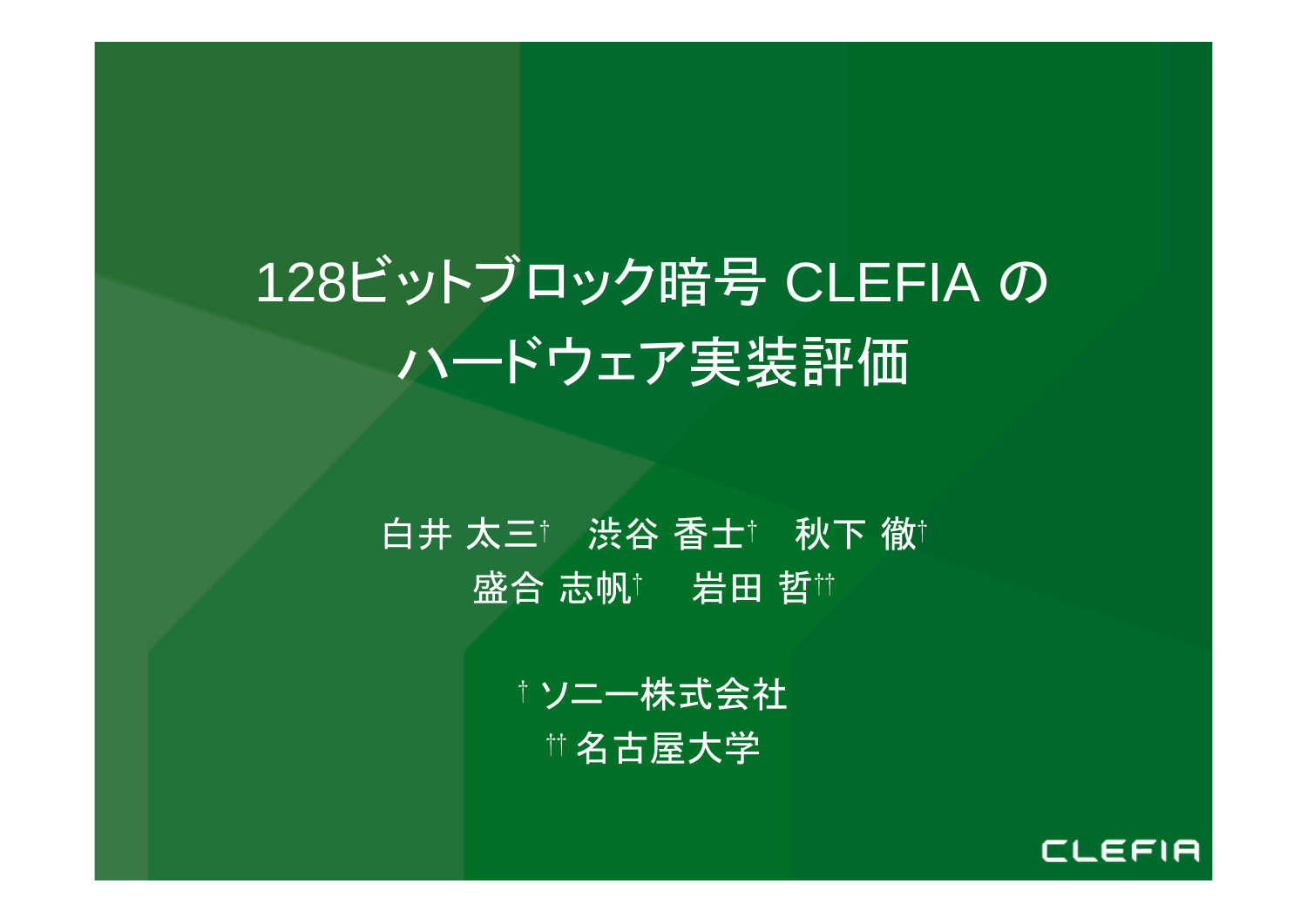## 目次

- 128 ビットブロック暗号 CLEFIA
- *F* 関数の最適化
	- S-box
	- 拡散行列
- • 鍵スケジュール部の最適化
	- *DoubleSwap* 関数
	- 部分鍵の等価変形
- •実装性能評価
- まとめ

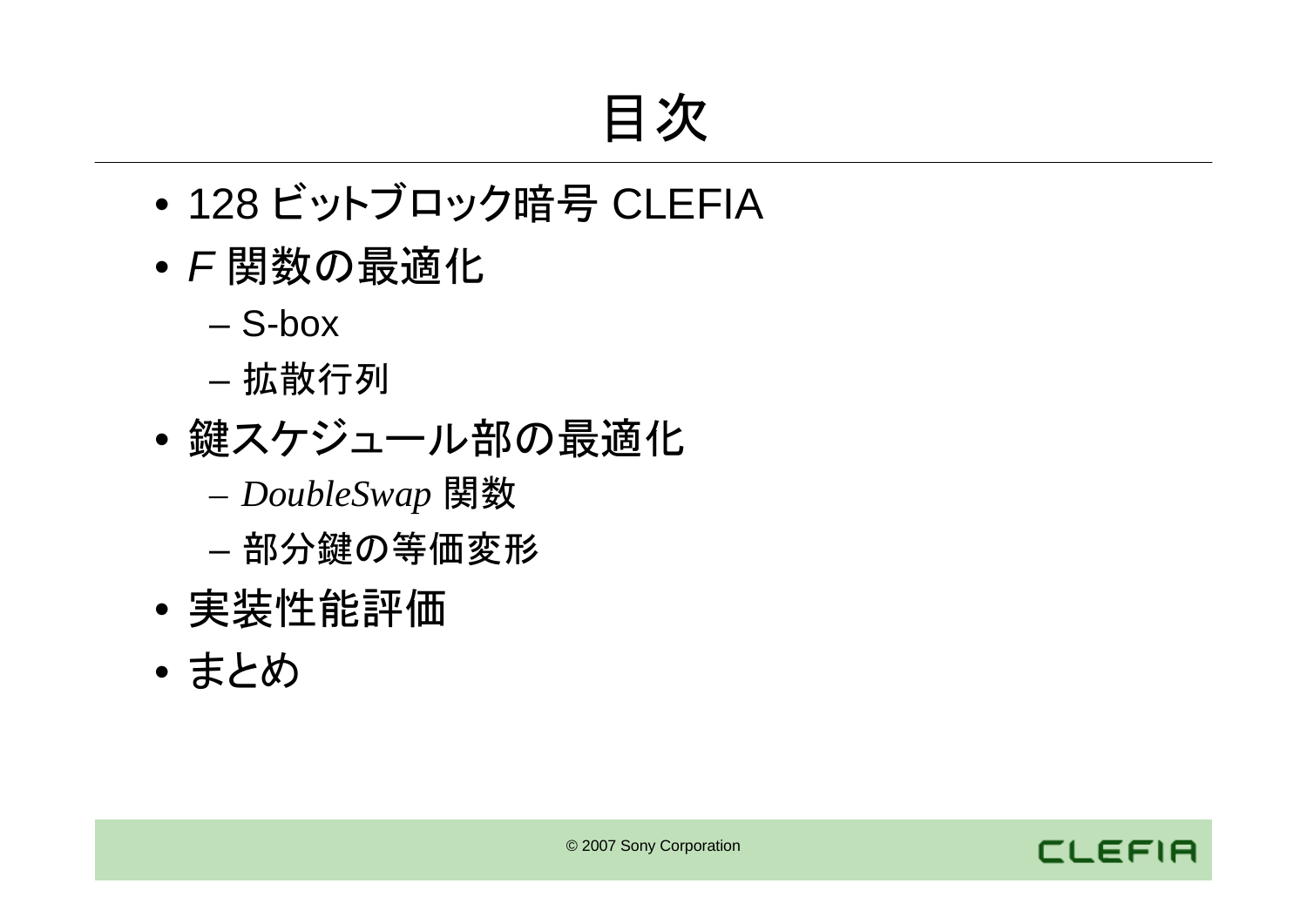# 128 ビットブロック暗号 CLEFIA

- • 共通鍵ブロック暗号
	- –ブロック長:128ビット
	- –鍵長:128/192/256ビット
- • 基本構造
	- Type-2 一般化Feistel構造 (GFN)
		- データ処理部, 鍵スケジュール部ともに
	- – ラウンド数: <sup>18</sup> (128ビット鍵) 22 (192ビット鍵) 26 (256ビット鍵)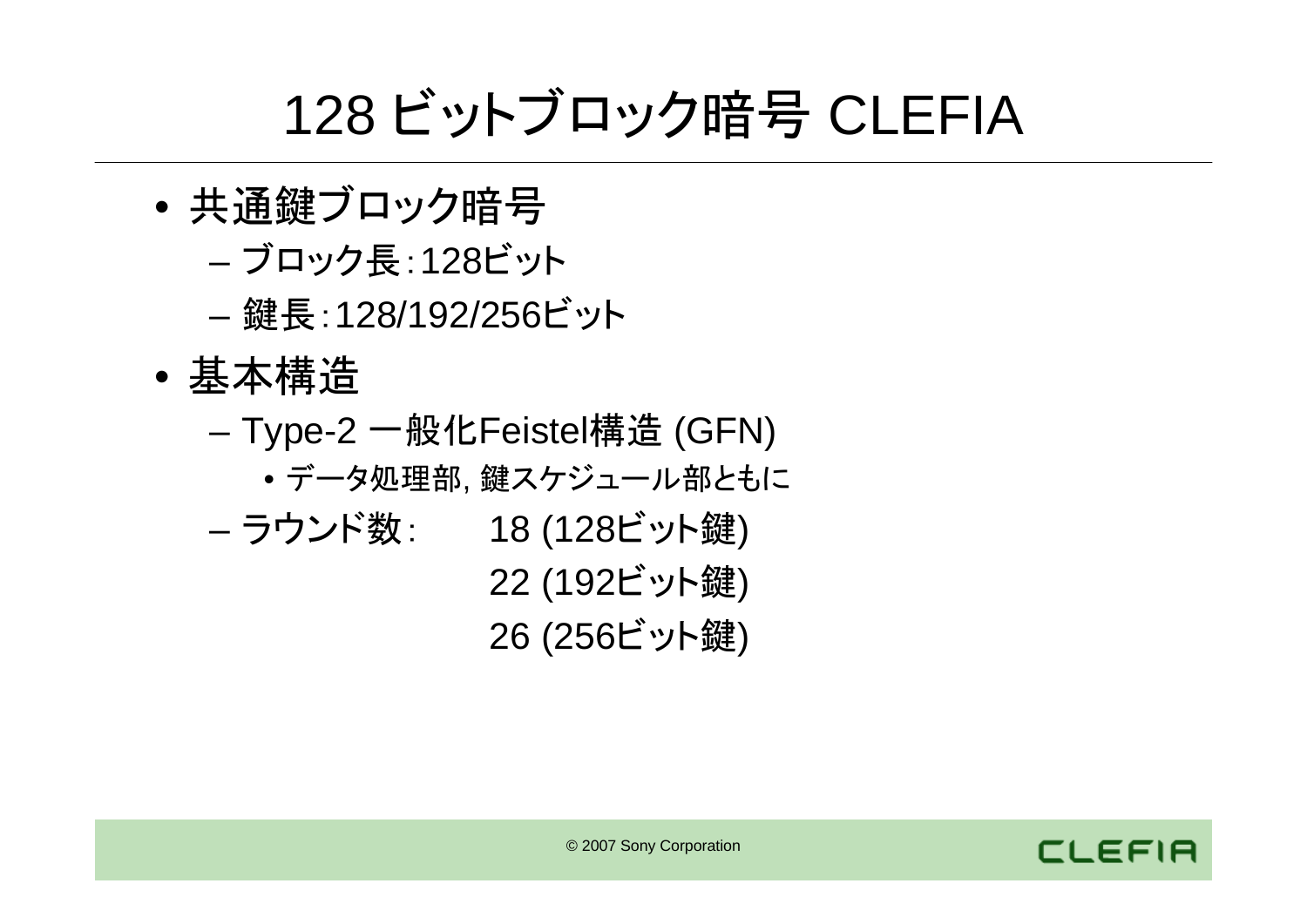

#### © 2007 Sony Corporation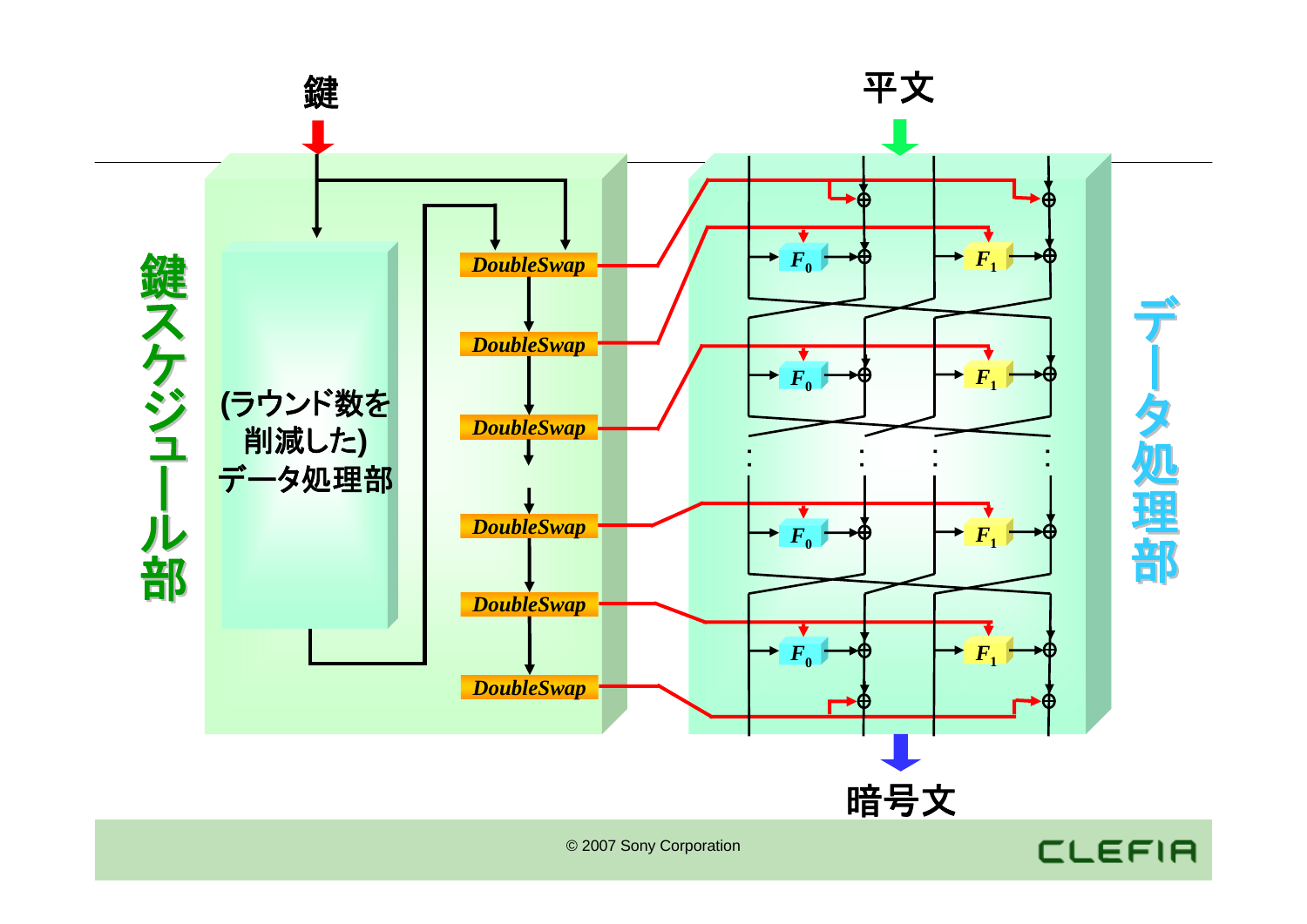*F* 関数



CLEFIA

© 2007 Sony Corporation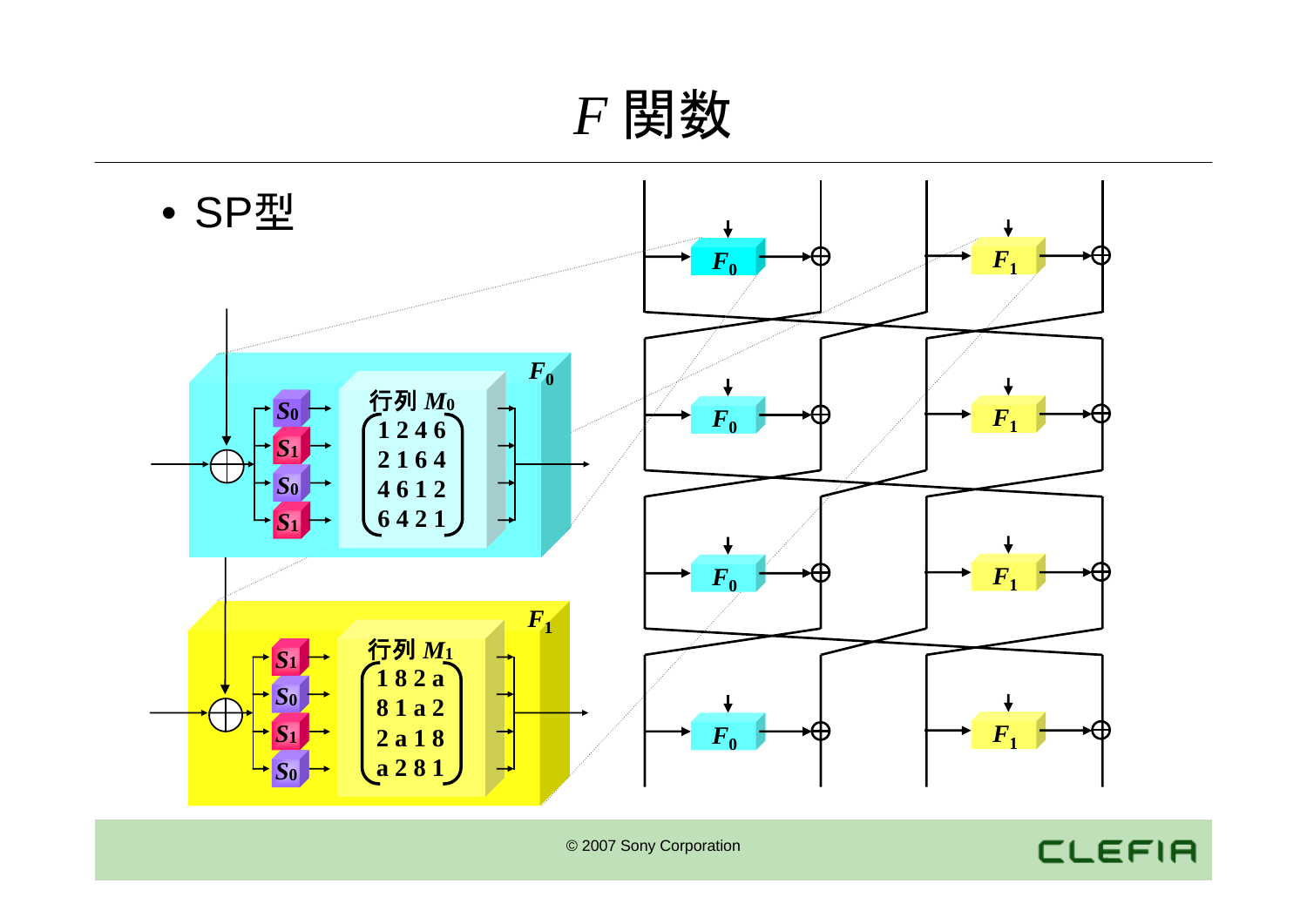### S-box



CLEFIA

© 2007 Sony Corporation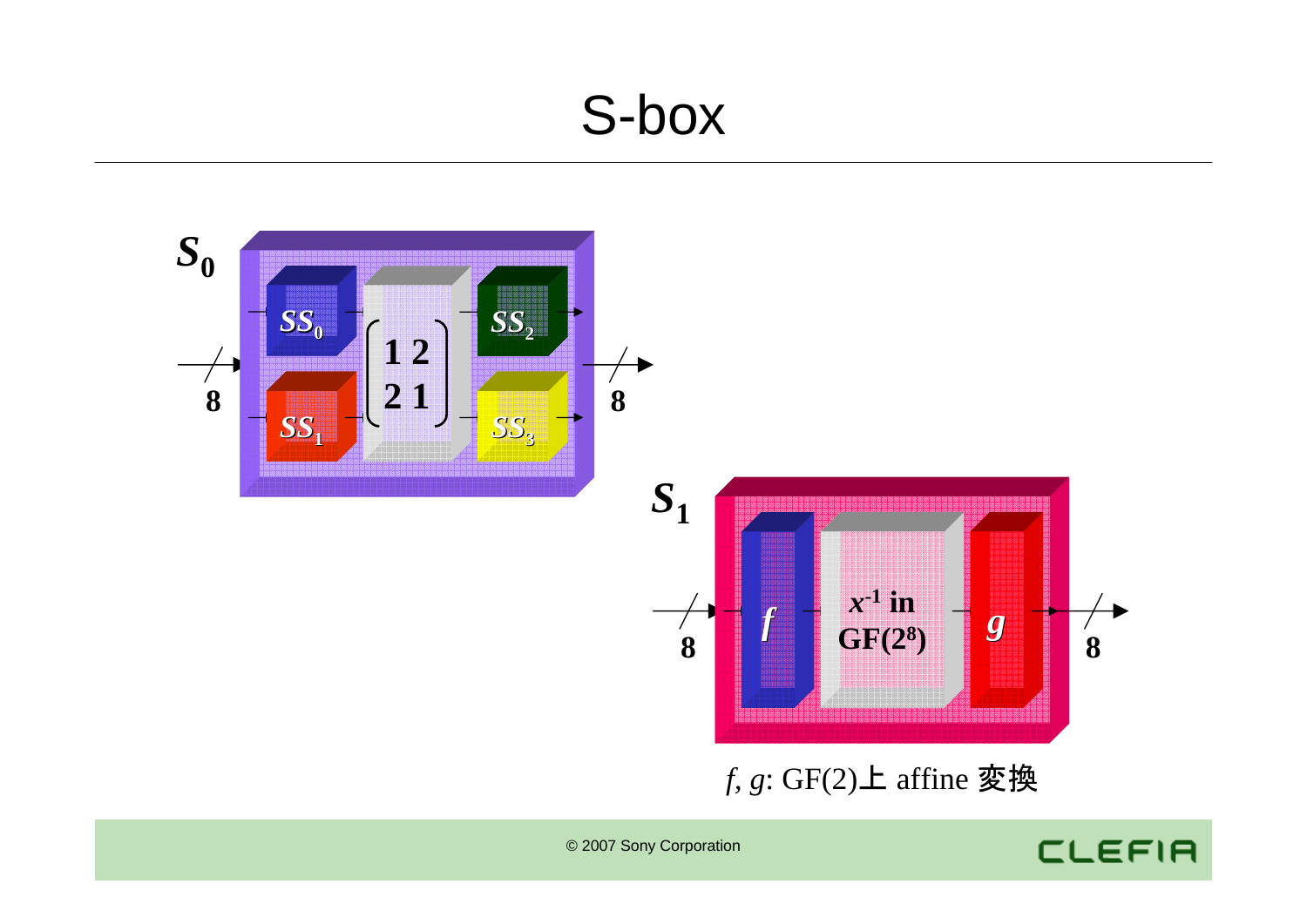# CLEFIA の特長

- • 高速かつコンパクトな実装が可能
	- – ハードウェア実装 単位ゲートあたりの速度において最高記録を達成
	- – ソフトウェア実装 128ビットブロック暗号において最も高速なグループ
- •既知の暗号解読法に対する安全性を確認

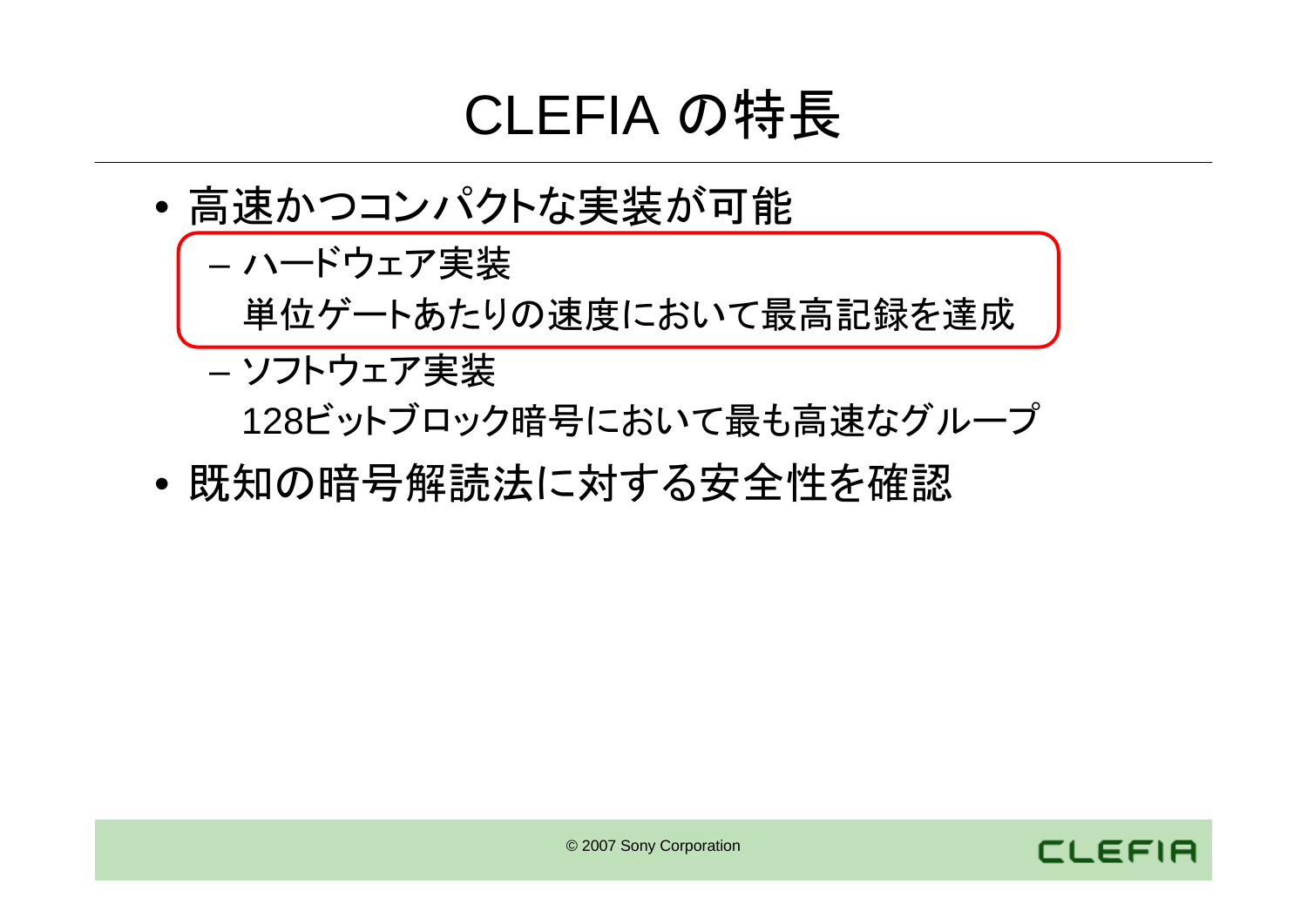実装環境

- 
- 
- 
- 
- 記述言語 Verilog-VHDL
- **シミュレータ VCS ver.2005.06**
- 論理合成ツール Design Compiler ver.2006.06
- 設計ライブラリ 0.09um CMOS 標準セルライブラリ
	- 1 gate = 2-way NAND, 最悪条件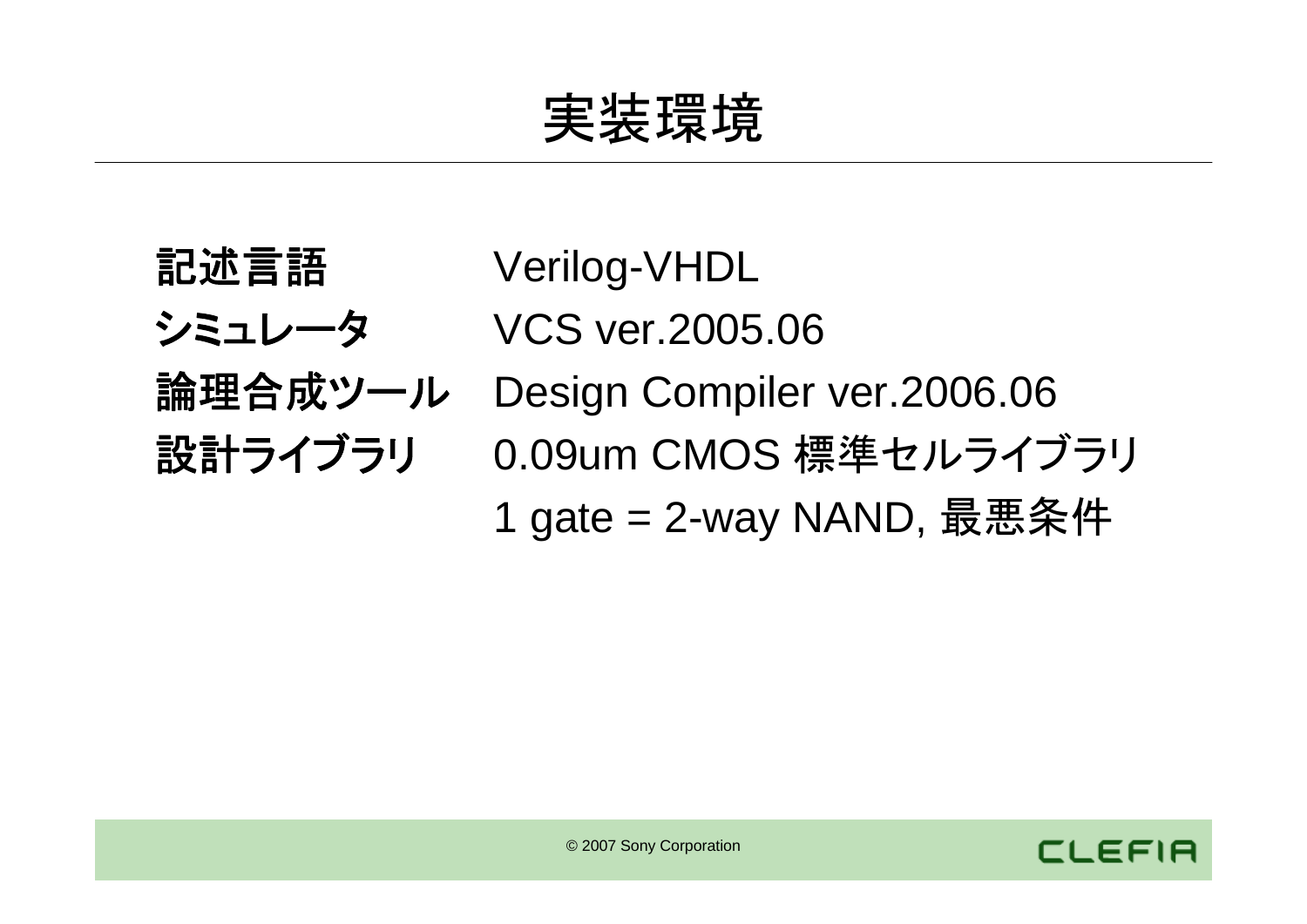### *F* 関数の最適化

- • 各コンポーネントの最適化
	- S-box  $S_0, S_1$
	- 拡散行列  $\ M_{0}, M_{1}$

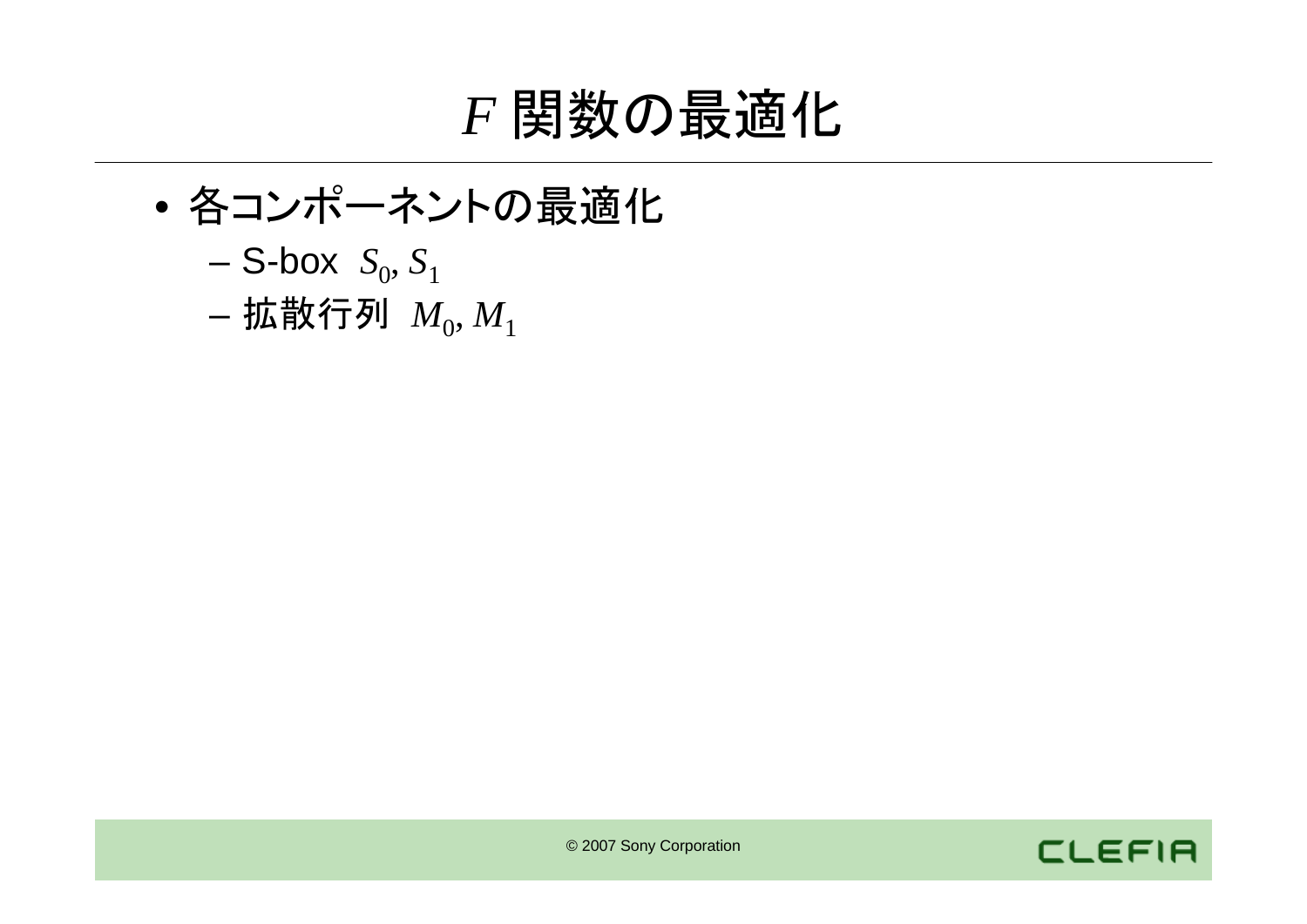

### 4bit入出力 S-box *SS*<sub>0</sub>, *SS*<sub>1</sub>, *SS*<sub>2</sub>, *SS*<sub>3</sub> ⇒ 自動合成 GF(24)上の行列演算 <sup>⇒</sup> 10 XOR

### 144.75 gate, 1.33 ns

© 2007 Sony Corporation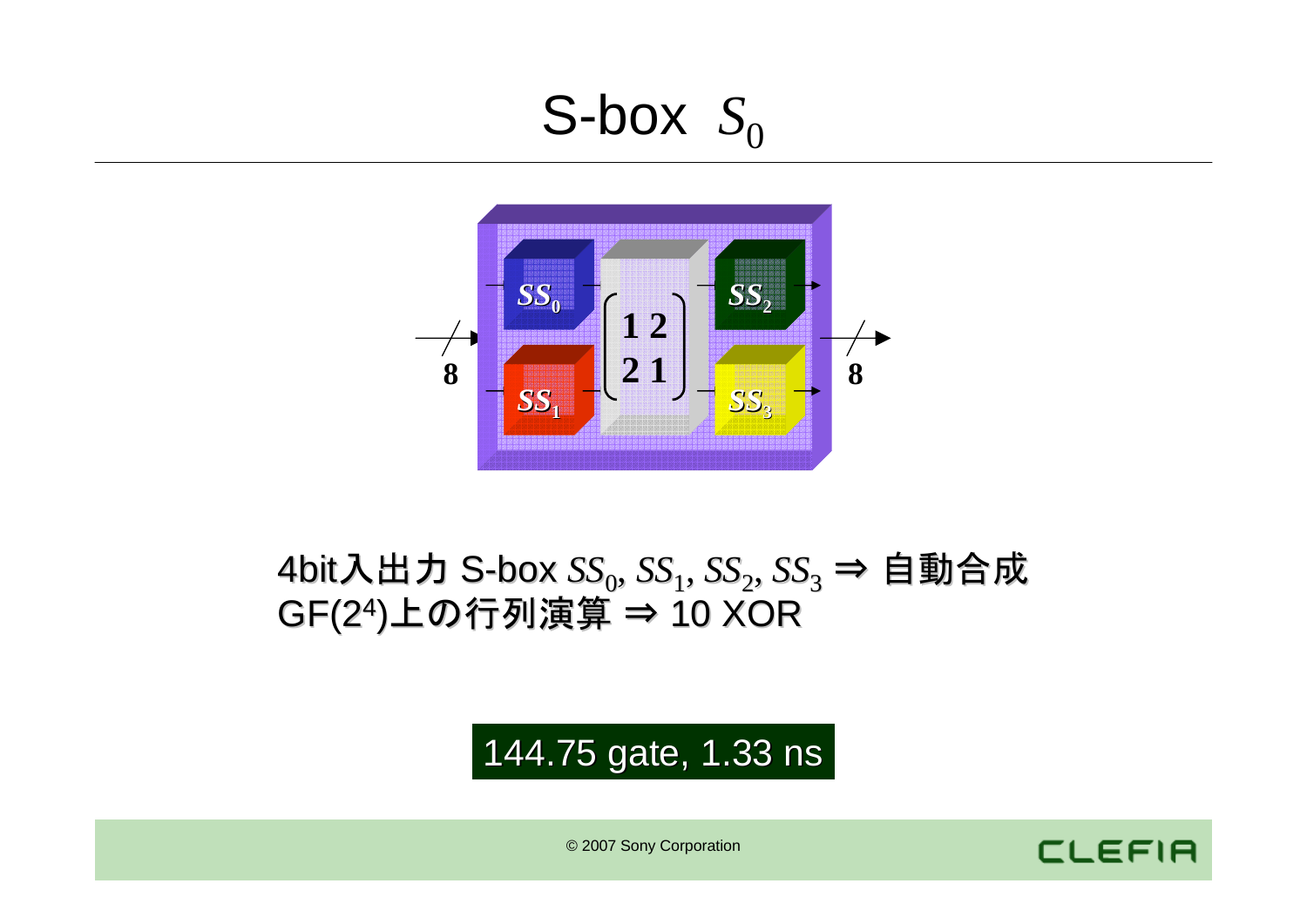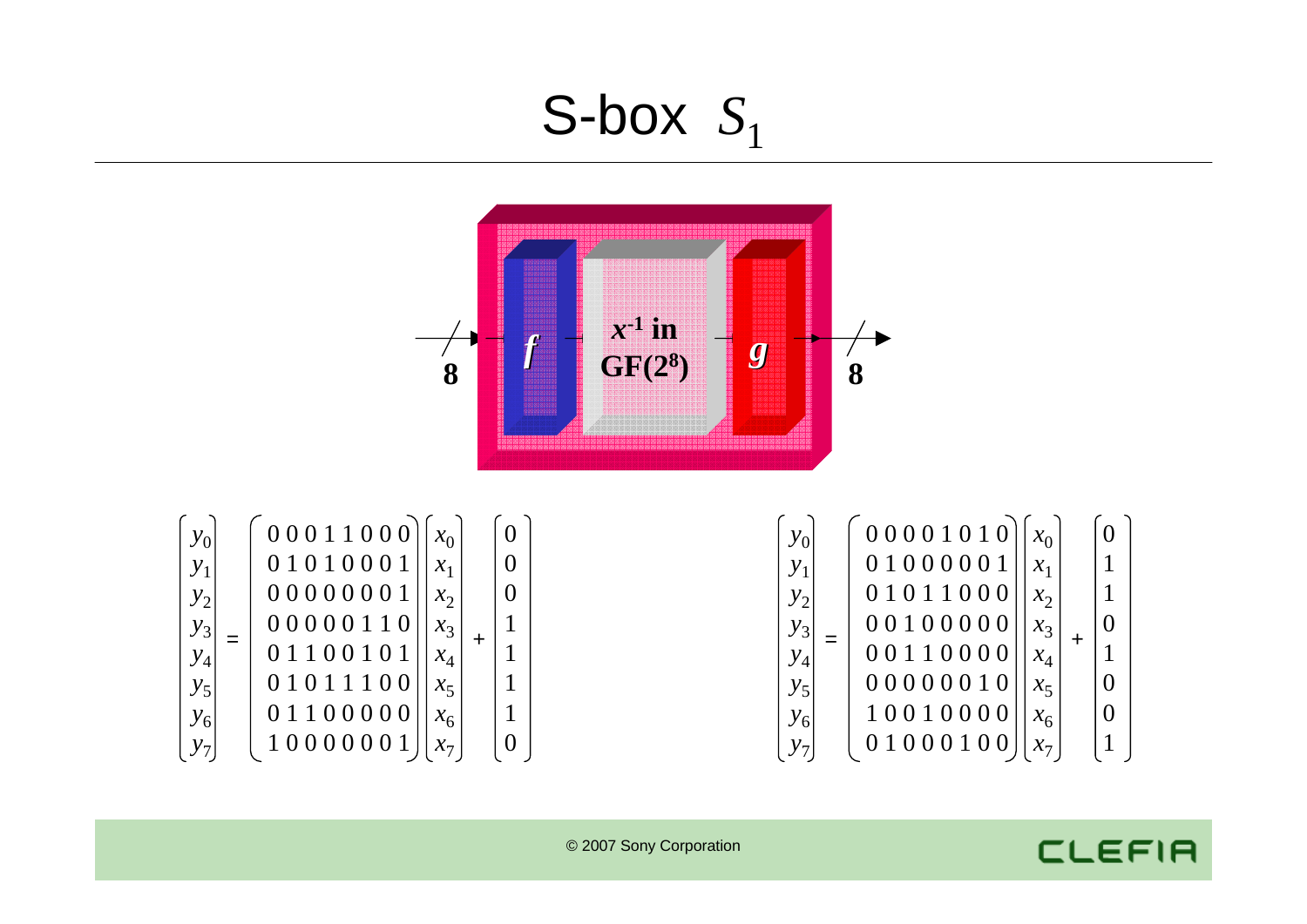

© 2007 Sony Corporation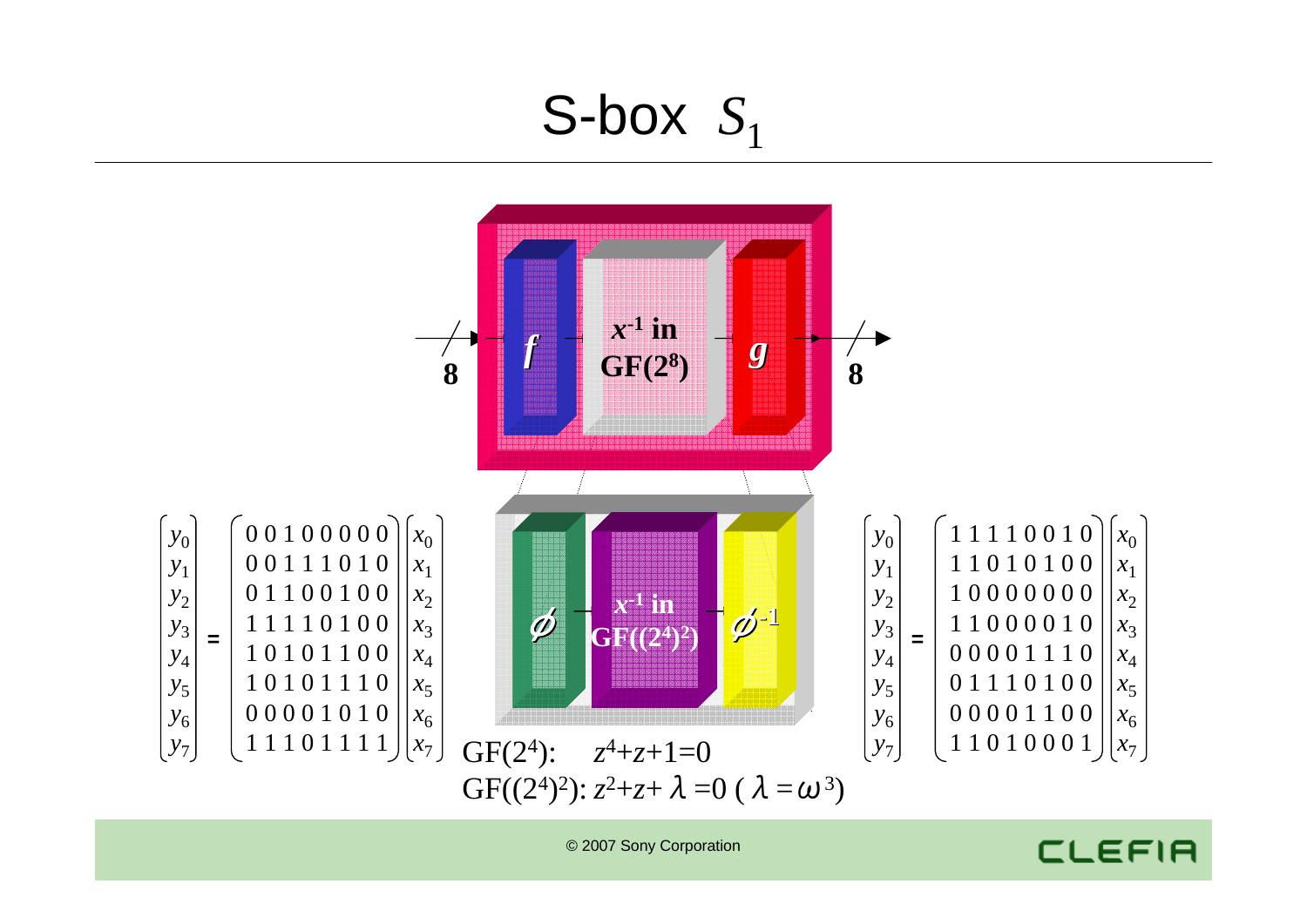

#### © 2007 Sony Corporation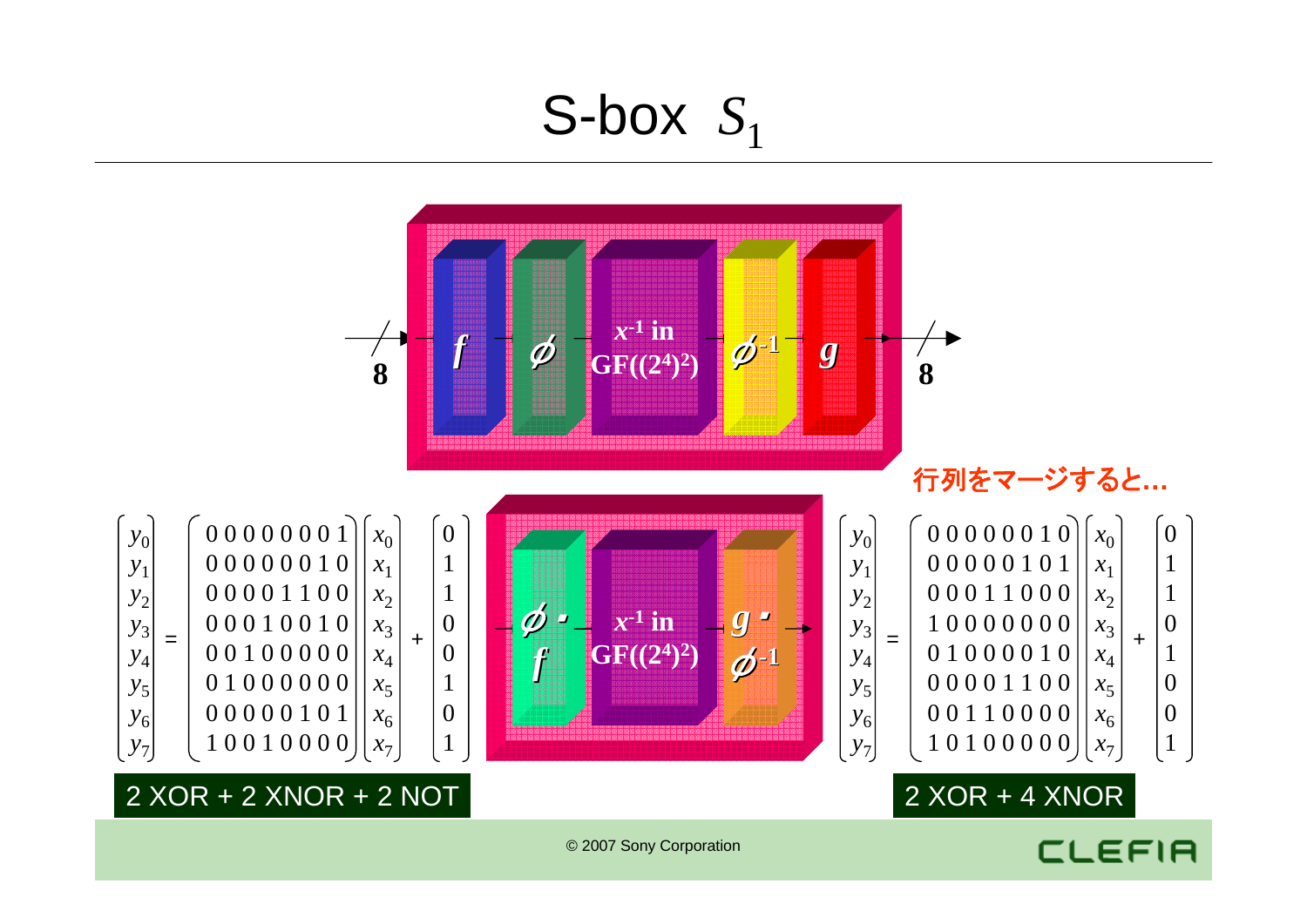

© 2007 Sony Corporation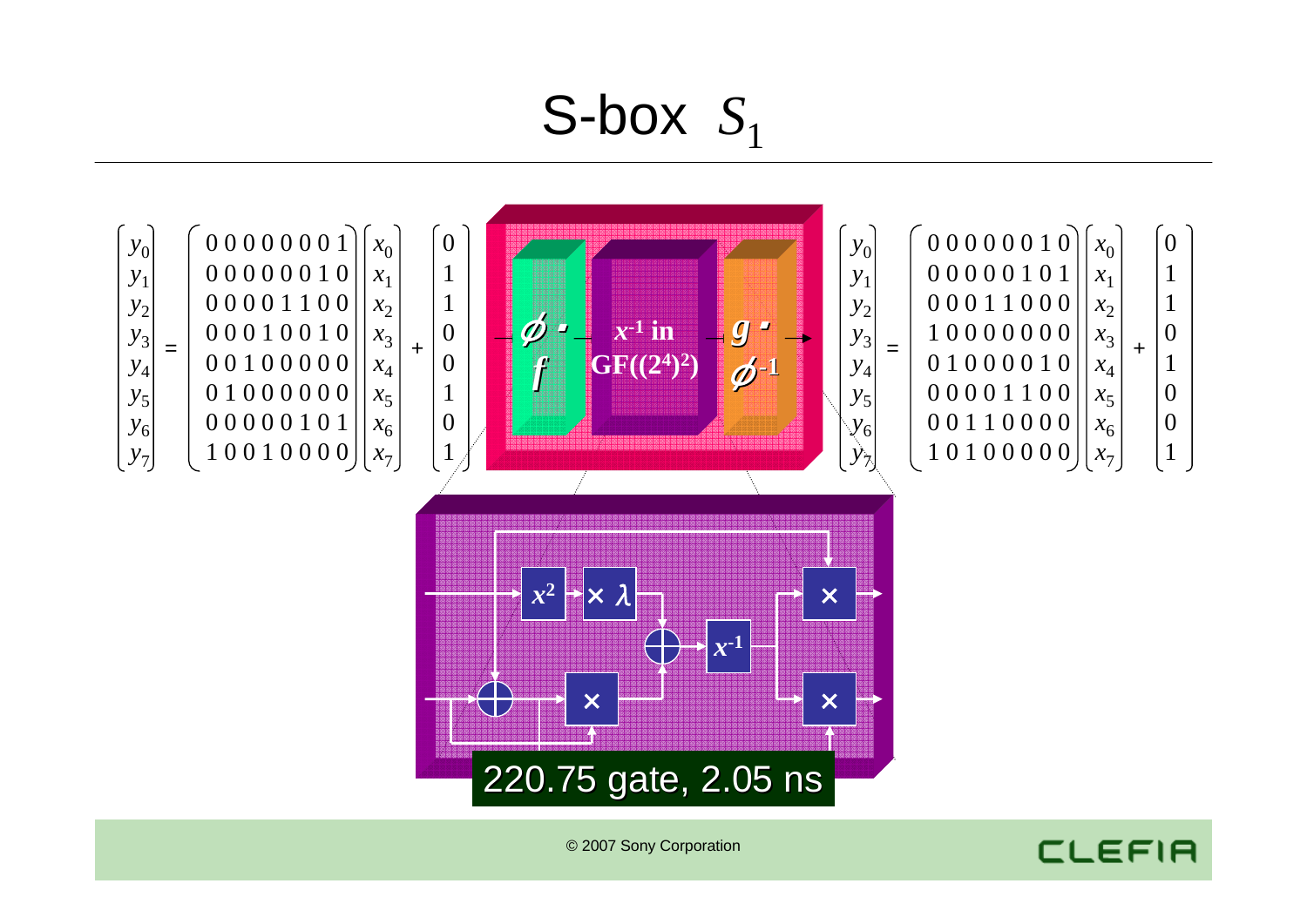## AES の S-box との比較

|               |                        | ゲート規模<br>(gate) | 遅延時間<br>(ns) |
|---------------|------------------------|-----------------|--------------|
| <b>CLEFIA</b> |                        | 144.75          | 1.33         |
|               | $\mathbf{S}_1$         | 220.25          | 2.05         |
| <b>AES</b>    | $SubByte/SubByte^{-1}$ | $\blacksquare$  | N/A          |

306.25

**CLEFIA** 

*S*0, *S*1 とも *SubByte/SubByte*-1 と比較して小型

AES: D. Canright. "A Very Compact S-box for AES", CHES 2005

© 2007 Sony Corporation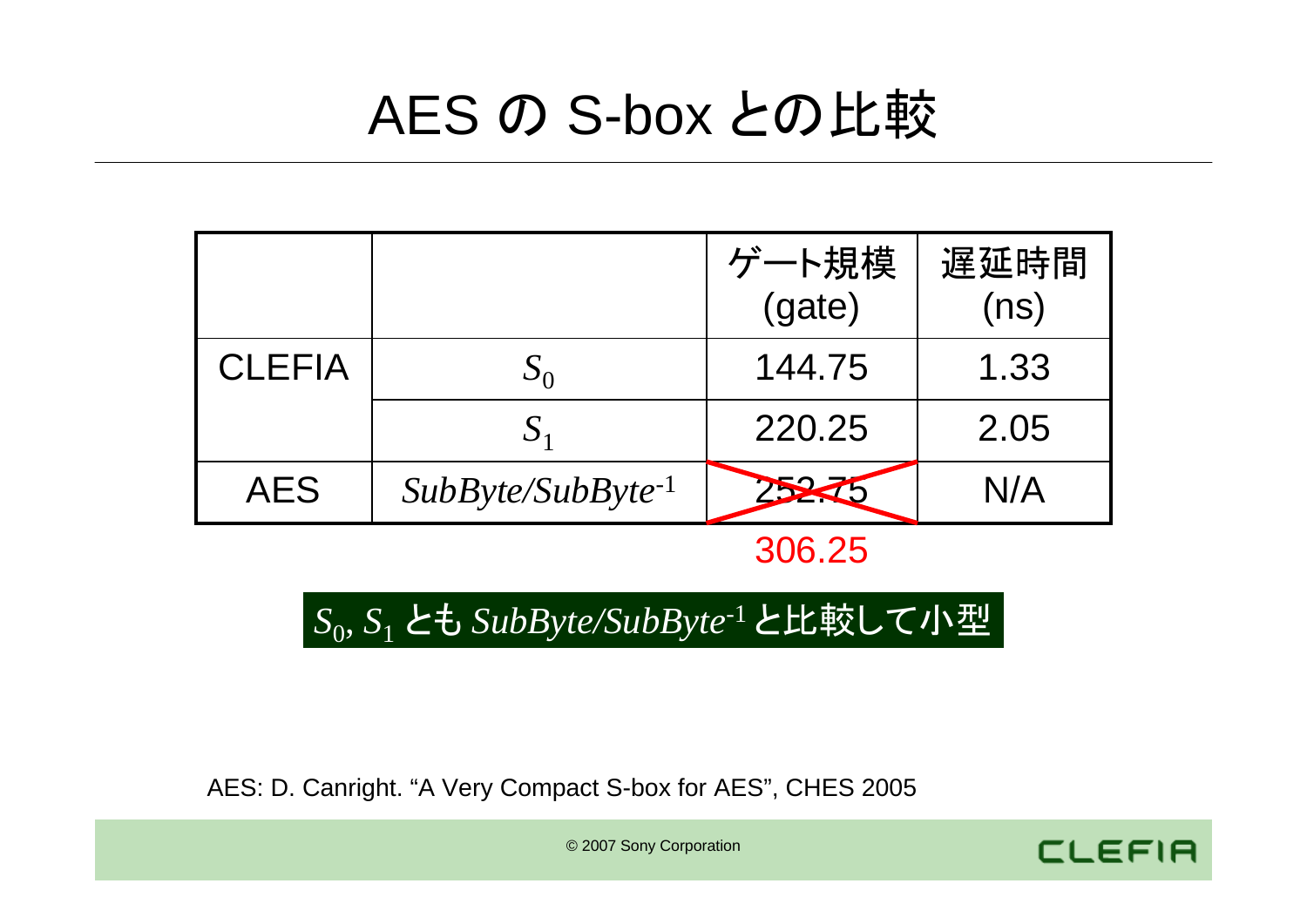# 拡散行列  $M_{0}$



XORゲート数 112, XOR遅延段数 4



© 2007 Sony Corporation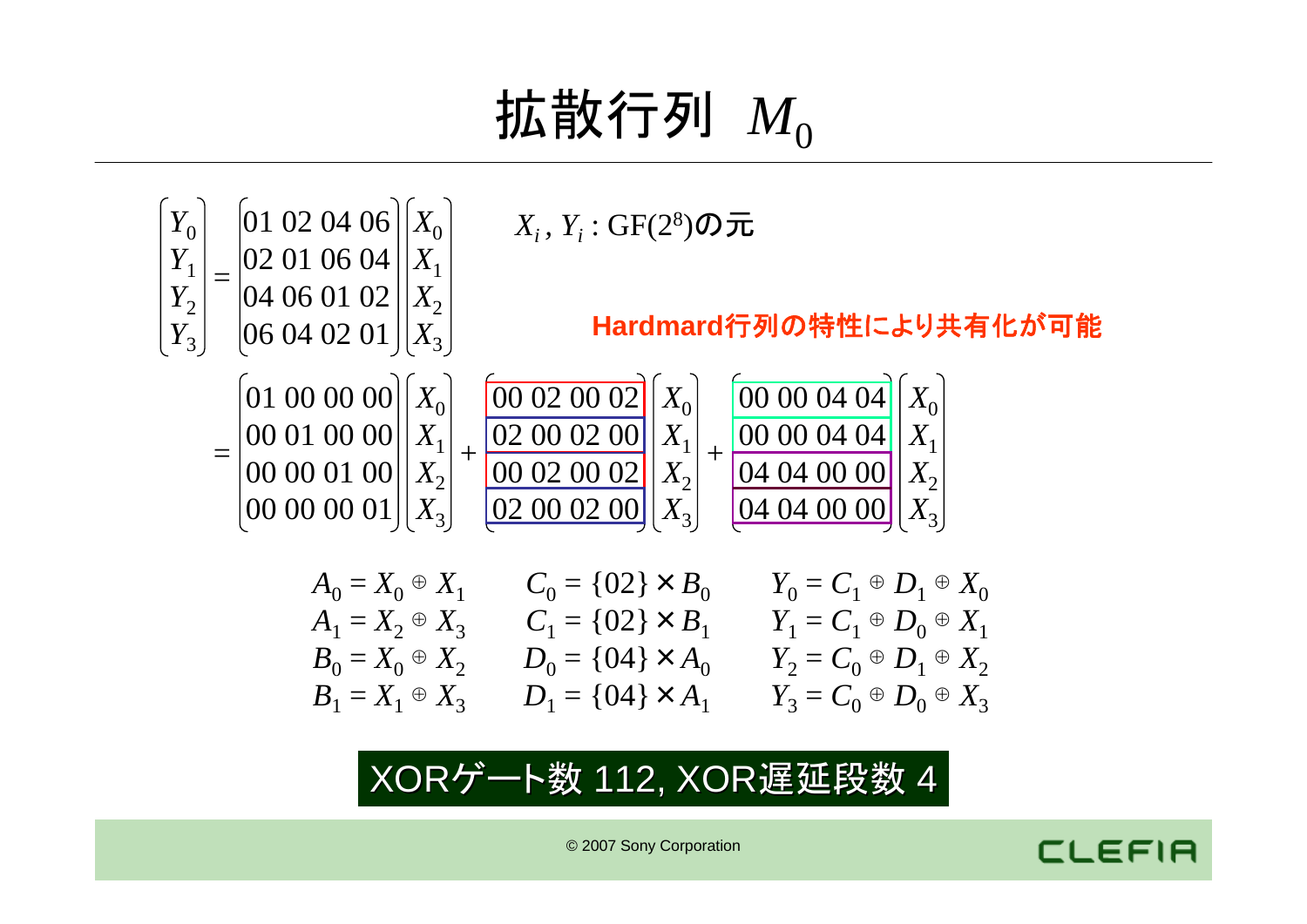#### © 2007 Sony Corporation

### XORゲート数 118, XOR遅延段数 4

$$
= \begin{vmatrix} 01 & 08 & 02 & 0A \\ 08 & 01 & 0A & 02 \\ 02 & 0A & 01 & 08 \\ 0A & 02 & 08 & 01 \end{vmatrix} \begin{vmatrix} X_0 \\ X_1 \\ X_2 \\ X_3 \end{vmatrix}
$$
  
= 
$$
\begin{bmatrix} 01 & 00 & 00 & 00 \\ 00 & 01 & 00 & 00 \\ 00 & 00 & 01 & 00 \\ 00 & 00 & 01 & 00 \end{bmatrix} \begin{bmatrix} X_0 \\ X_1 \\ X_2 \\ X_3 \end{bmatrix} + \begin{bmatrix} 00 & 00 & 02 & 02 \\ 00 & 00 & 02 & 02 \\ 02 & 02 & 00 & 00 \\ 02 & 02 & 00 & 00 \end{bmatrix} \begin{bmatrix} X_0 \\ X_1 \\ X_2 \\ X_3 \end{bmatrix} + \begin{bmatrix} 00 & 08 & 00 & 08 \\ 08 & 00 & 8 & 00 \\ 00 & 08 & 00 & 8 \\ 08 & 00 & 08 & 00 \\ 08 & 00 & 08 & 00 \end{bmatrix} \begin{bmatrix} X_0 \\ X_1 \\ X_2 \\ X_3 \end{bmatrix}
$$
  

$$
A_0 = X_0 \oplus X_1 \qquad C_0 = \{02\} \times A_0 \qquad Y_0 = C_1 \oplus D_1 \oplus X_0
$$
  

$$
A_1 = X_2 \oplus X_3 \qquad C_1 = \{02\} \times A_1 \qquad Y_1 = C_1 \oplus D_0 \oplus X_1
$$
  

$$
B_0 = X_0 \oplus X_2 \qquad D_0 = \{08\} \times B_0 \qquad Y_2 = C_0 \oplus D_1 \oplus X_2
$$
  

$$
B_1 = X_1 \oplus X_3 \qquad D_1 = \{08\} \times B_1 \qquad Y_3 = C_0 \oplus D_0 \oplus X_3
$$

*Y*0 *Y*1

 $Y^{}_{2}$ 

 $Y^{}_{3}$ 

拡散行列 *<sup>M</sup>*<sup>1</sup>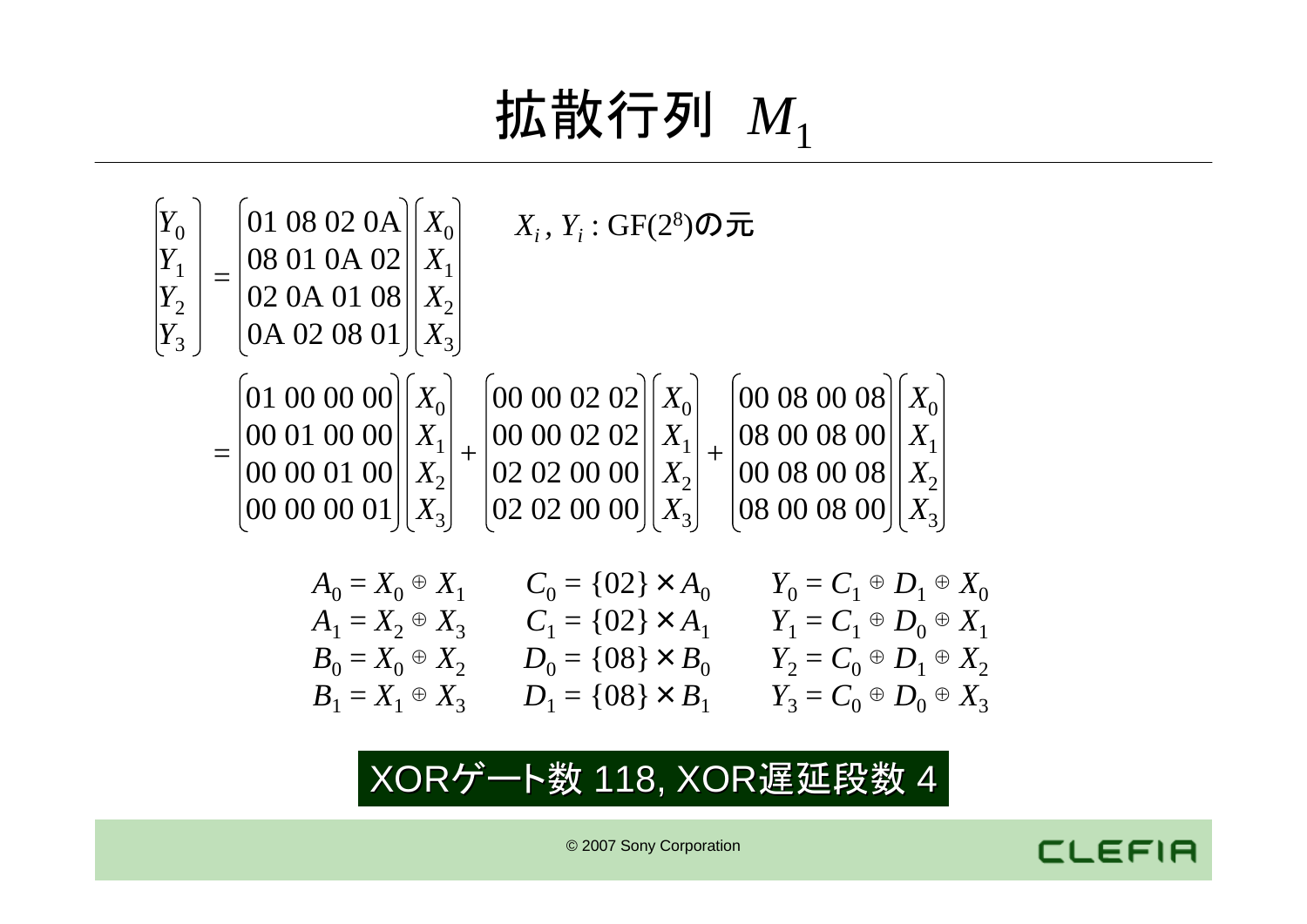## AES の拡散行列との比較

|               |                            | <b>XOR</b> | XOR  |  |
|---------------|----------------------------|------------|------|--|
|               |                            | ゲート数       | 遅延段数 |  |
| <b>CLEFIA</b> | $M_{\rm \scriptsize o}$    | 112        |      |  |
|               | $M_{1}$                    | 118        |      |  |
| <b>AES</b>    | $MixColumn/MixColumn^{-1}$ | 166        |      |  |

*M*0, *M*1 とも *MixColumn/MixColumn*-1 と比較して小型かつ高速

AES: 清水,佐野,本山,大熊,川村. "SPN型ブロック暗号の実装について", ISEC 2001-55



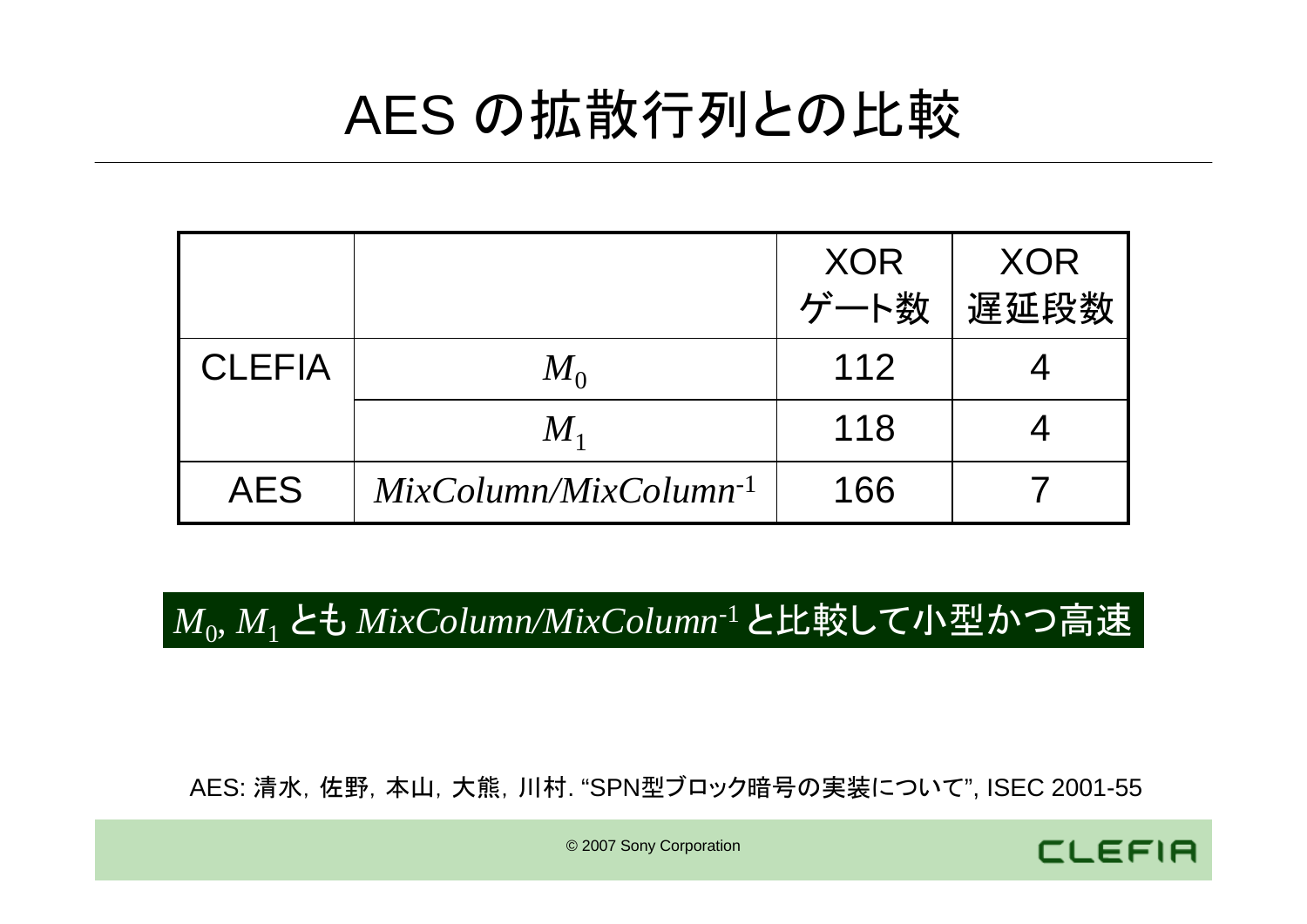鍵スケジュール部の最適化

- •*DoubleSwap* 関数の最適化
- •部分鍵の等価変形

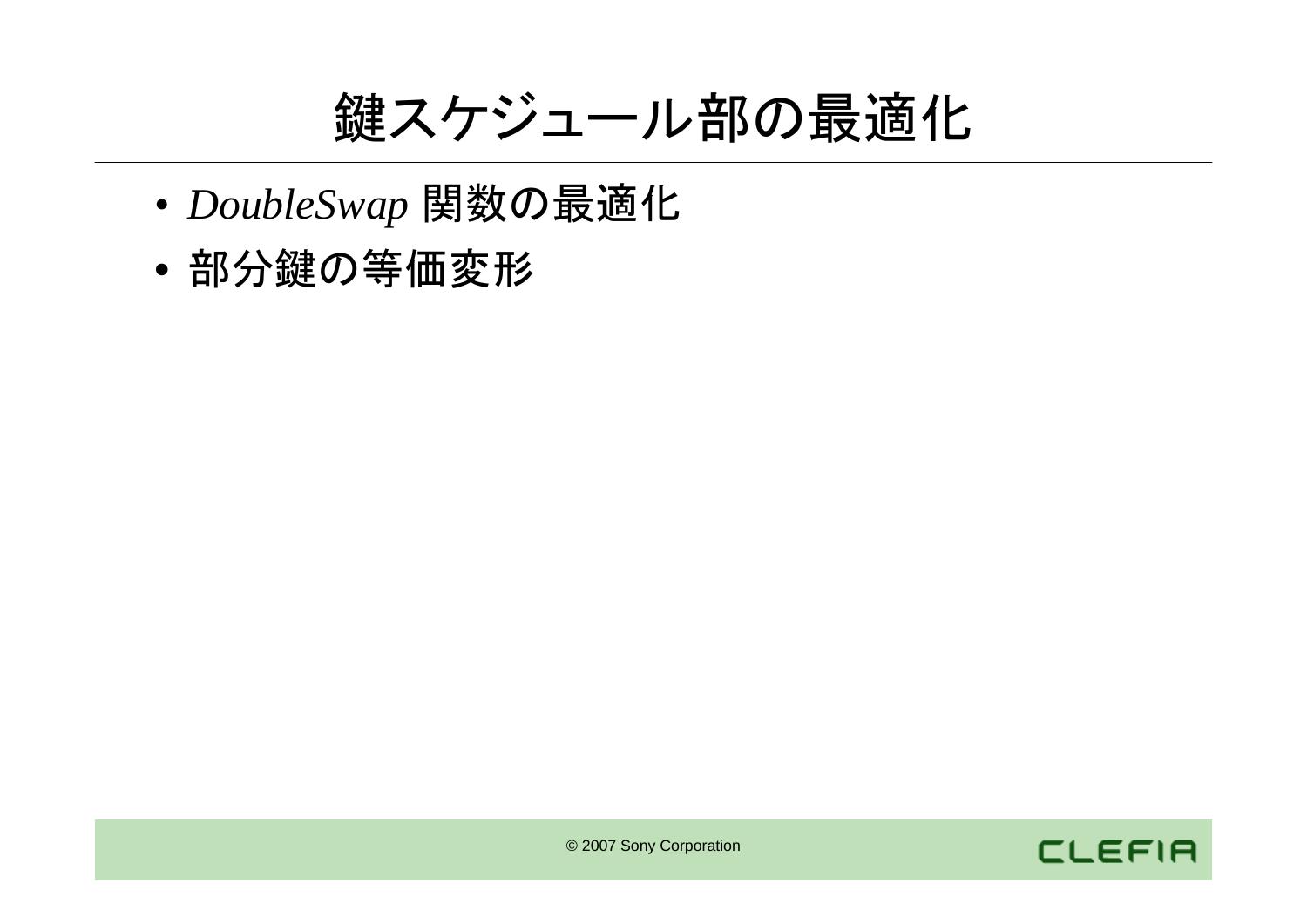鍵スケジュール部 (128ビット鍵)



© 2007 Sony Corporation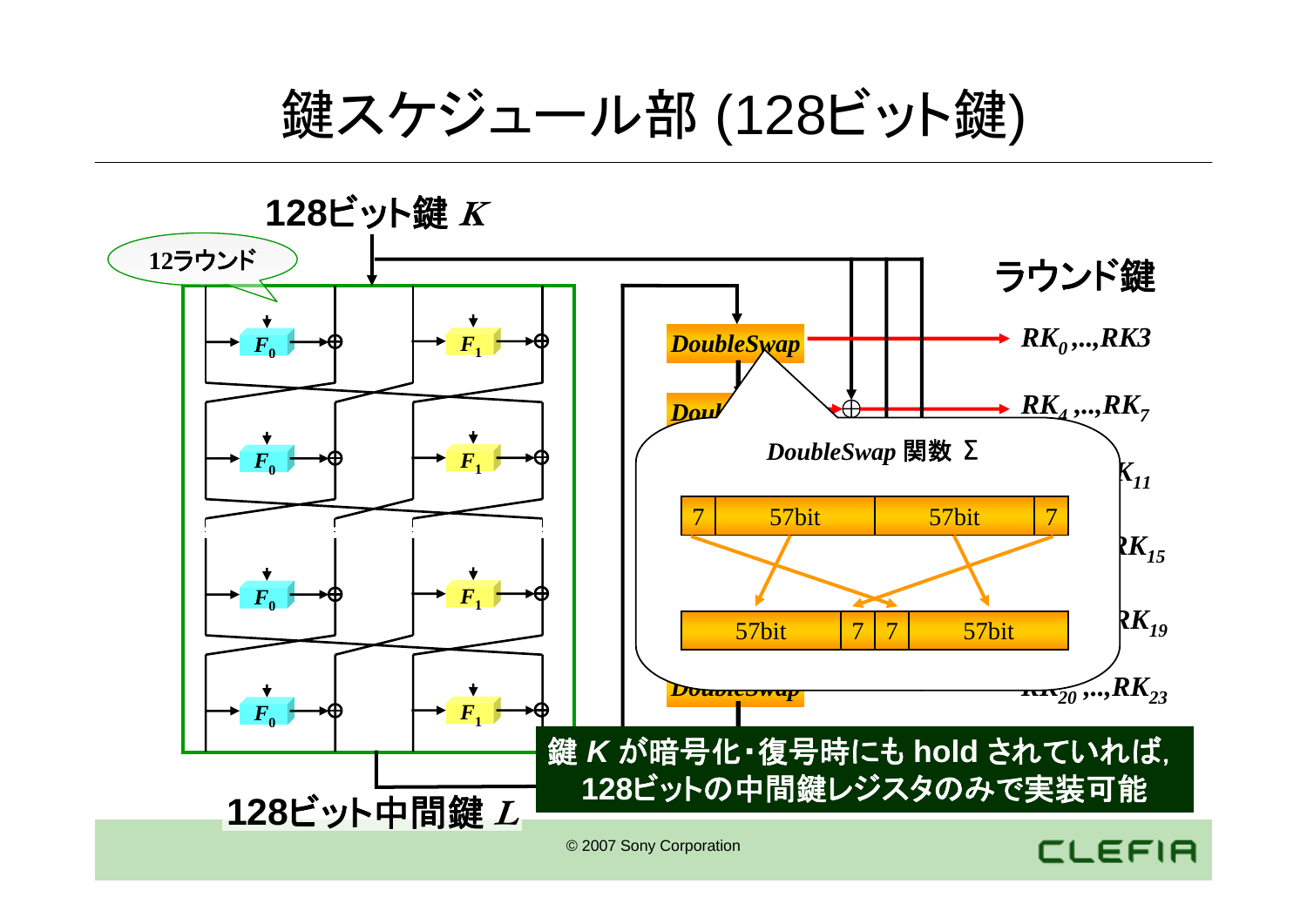

© 2007 Sony Corporation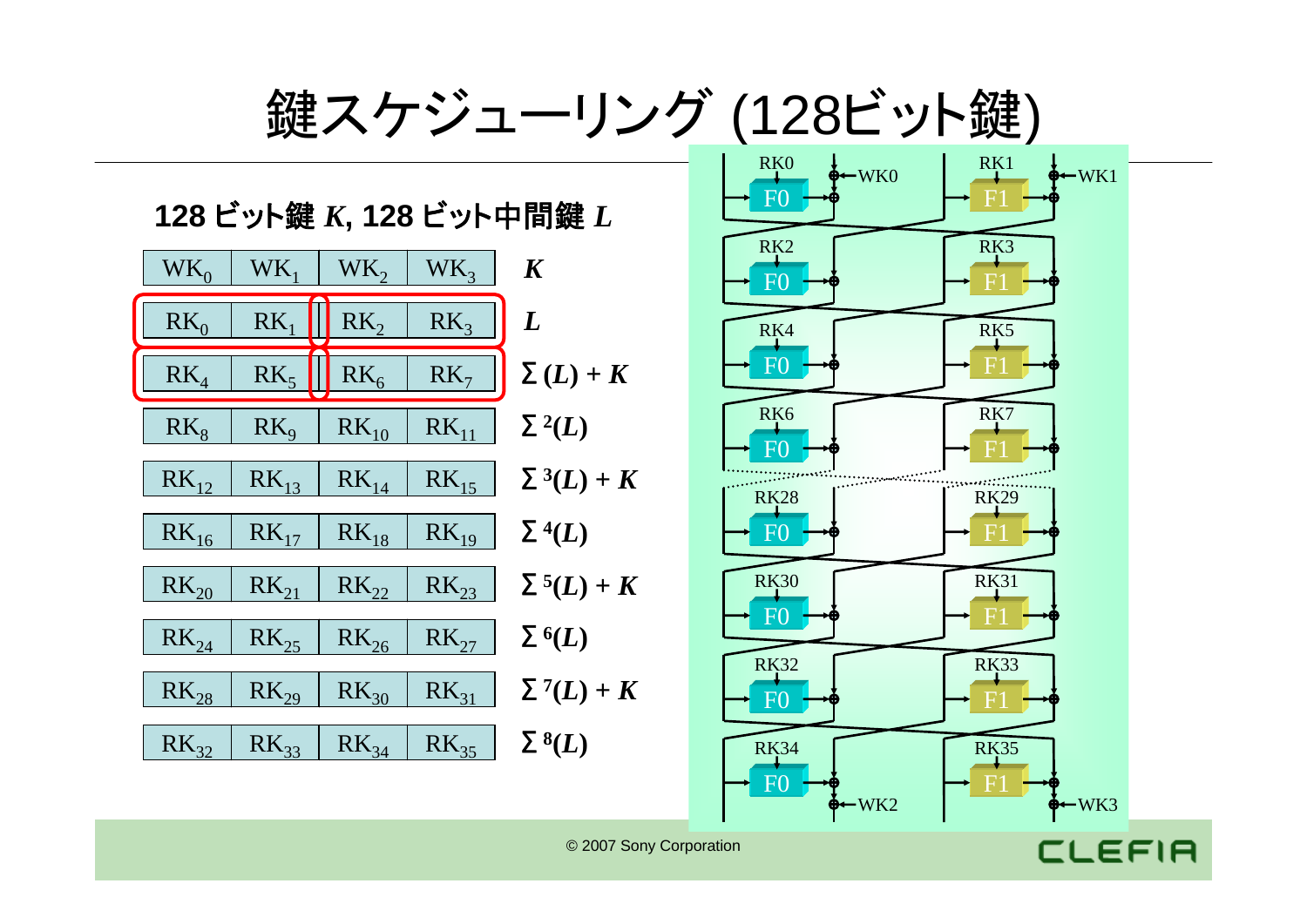鍵スケジューリング (128ビット鍵)

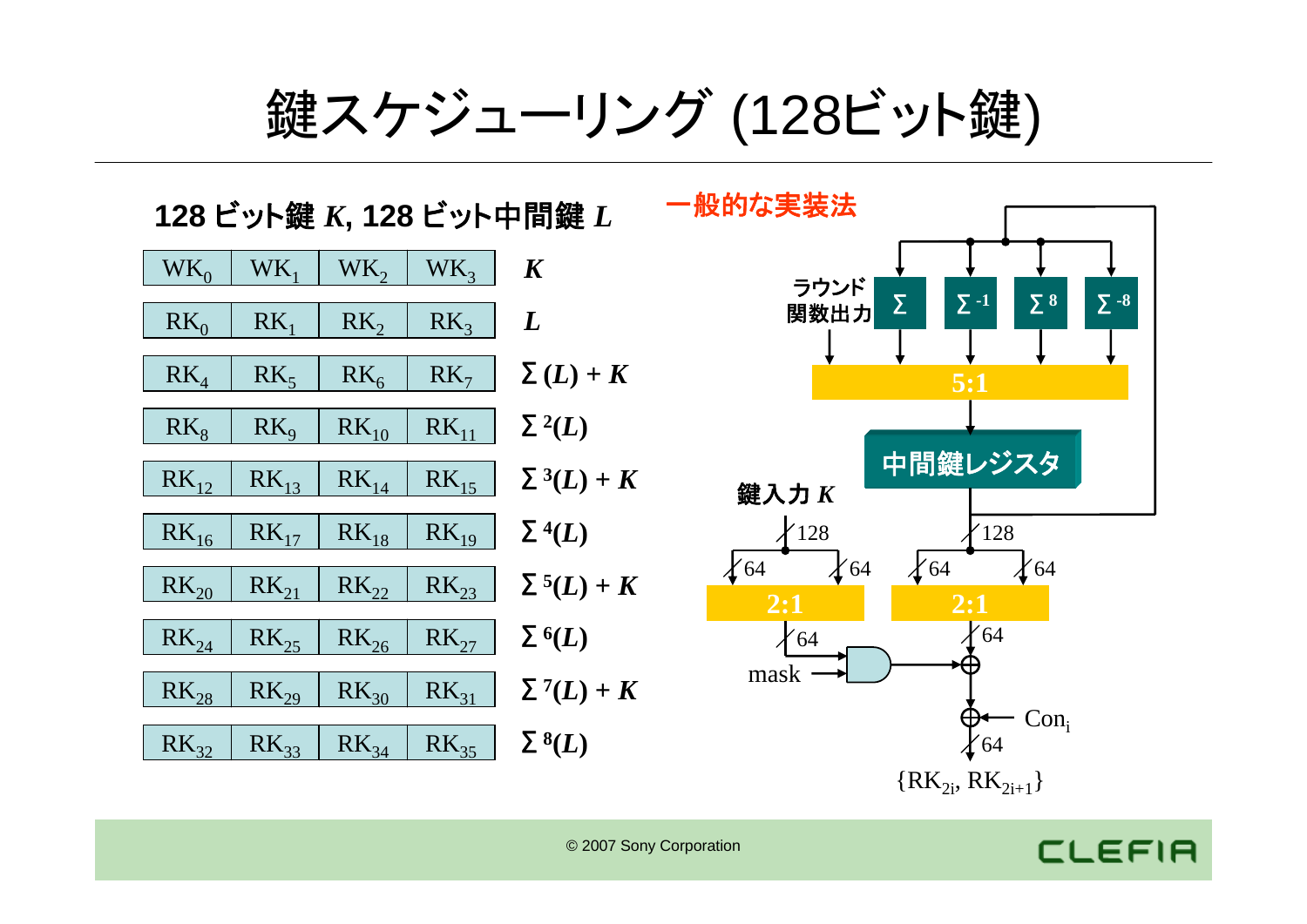### *DoubleSwap* 関数の最適化

•中間鍵レジスタの上位と下位をswapさせていくと…



### **Encryption**と**Decryption**で**bit permutation**が共有可能

© 2007 Sony Corporation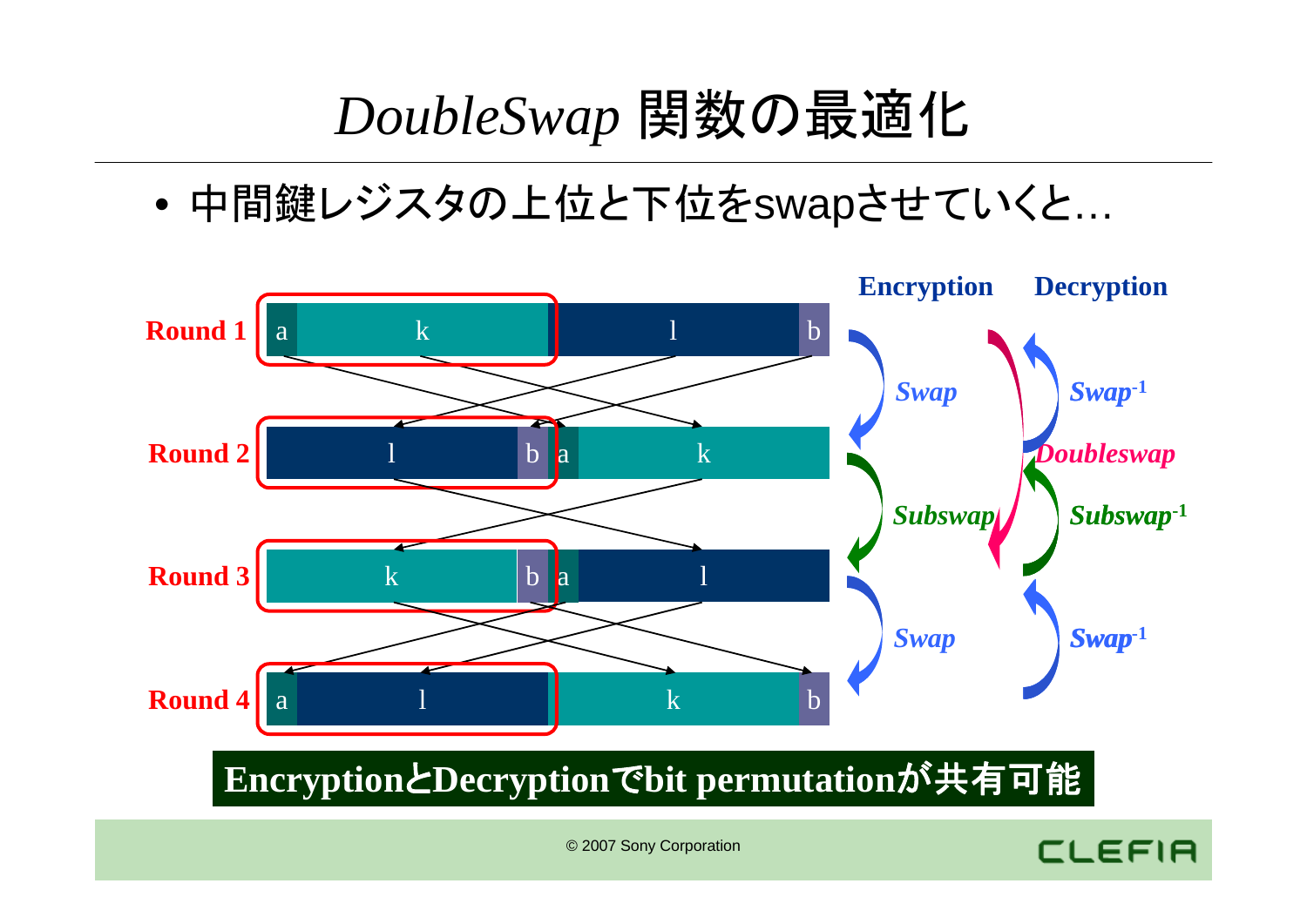## *DoubleSwap* 関数の最適化

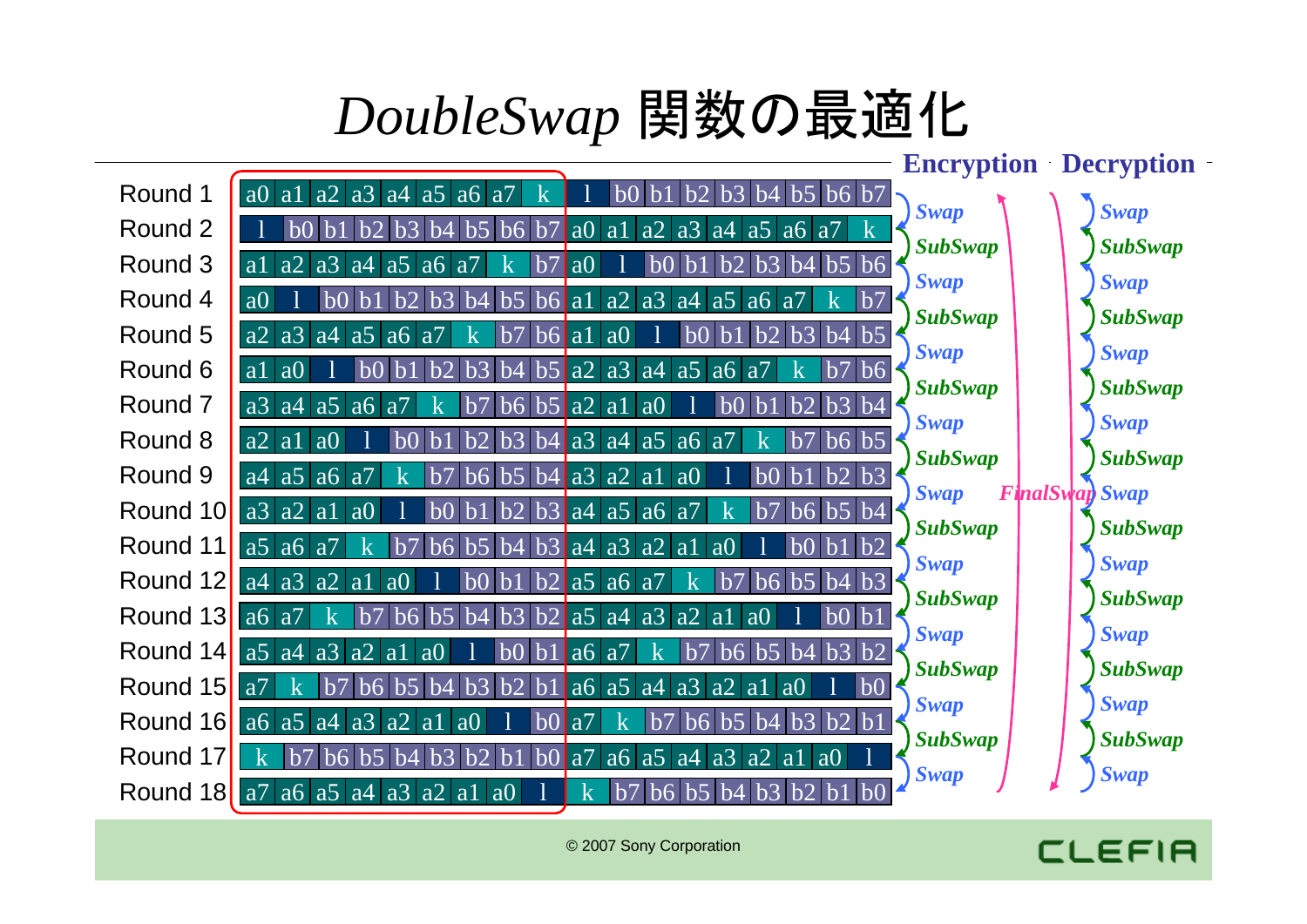### *DoubleSwap* 関数の最適化



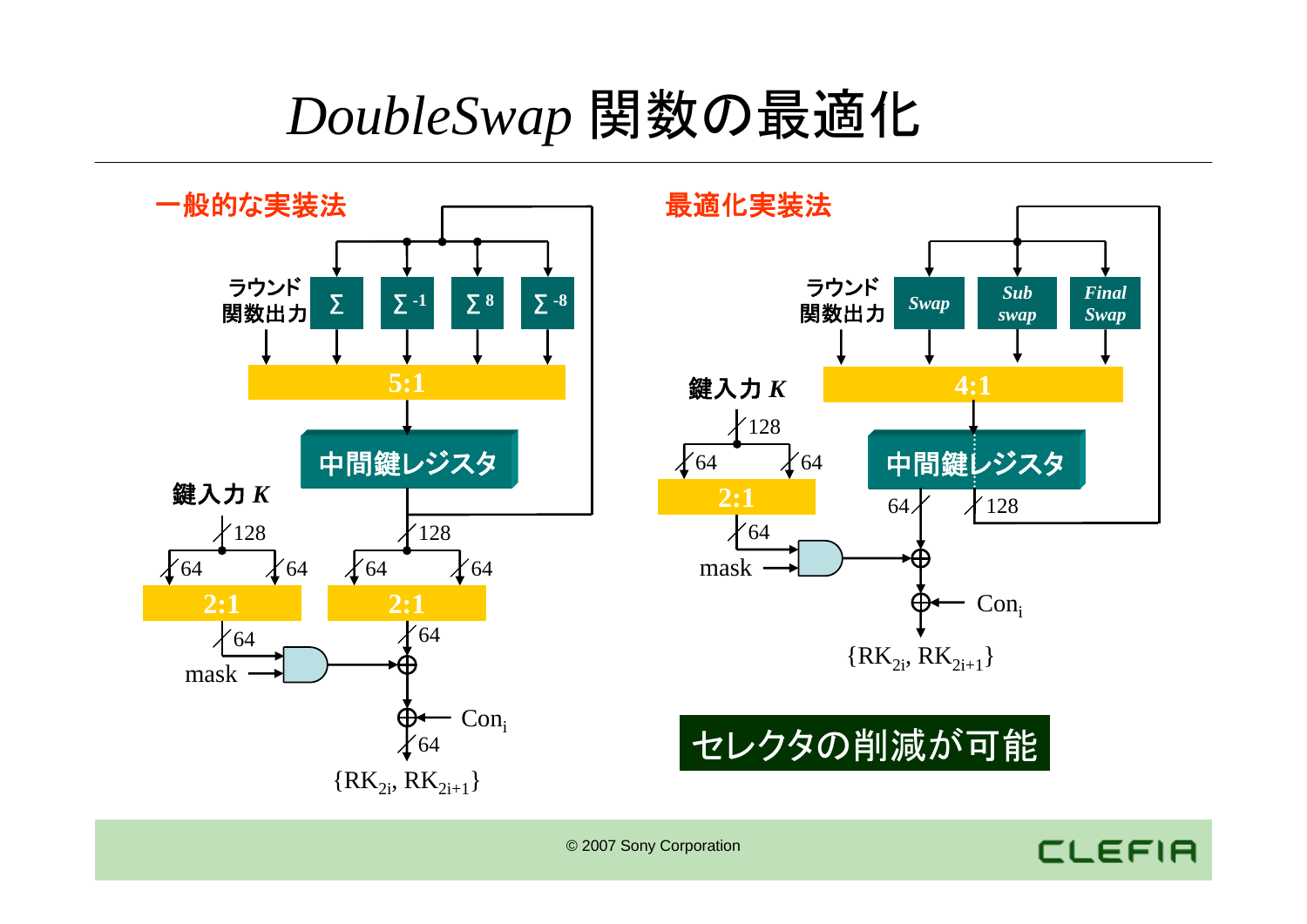## 部分鍵の等価変形

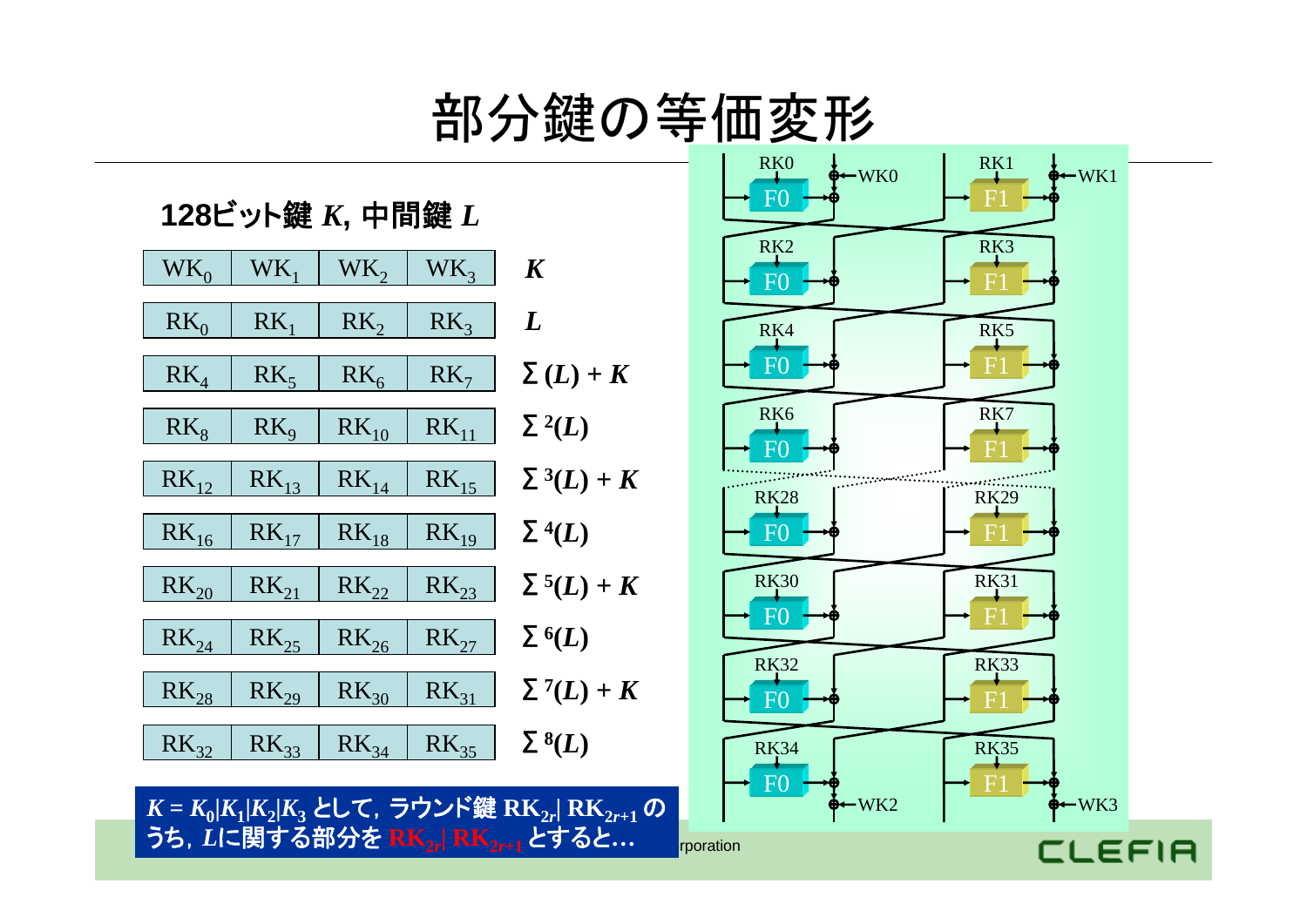### 部分鍵の等価変形 **Key whitening**と同じ場所に



© 2007 Sony Corporation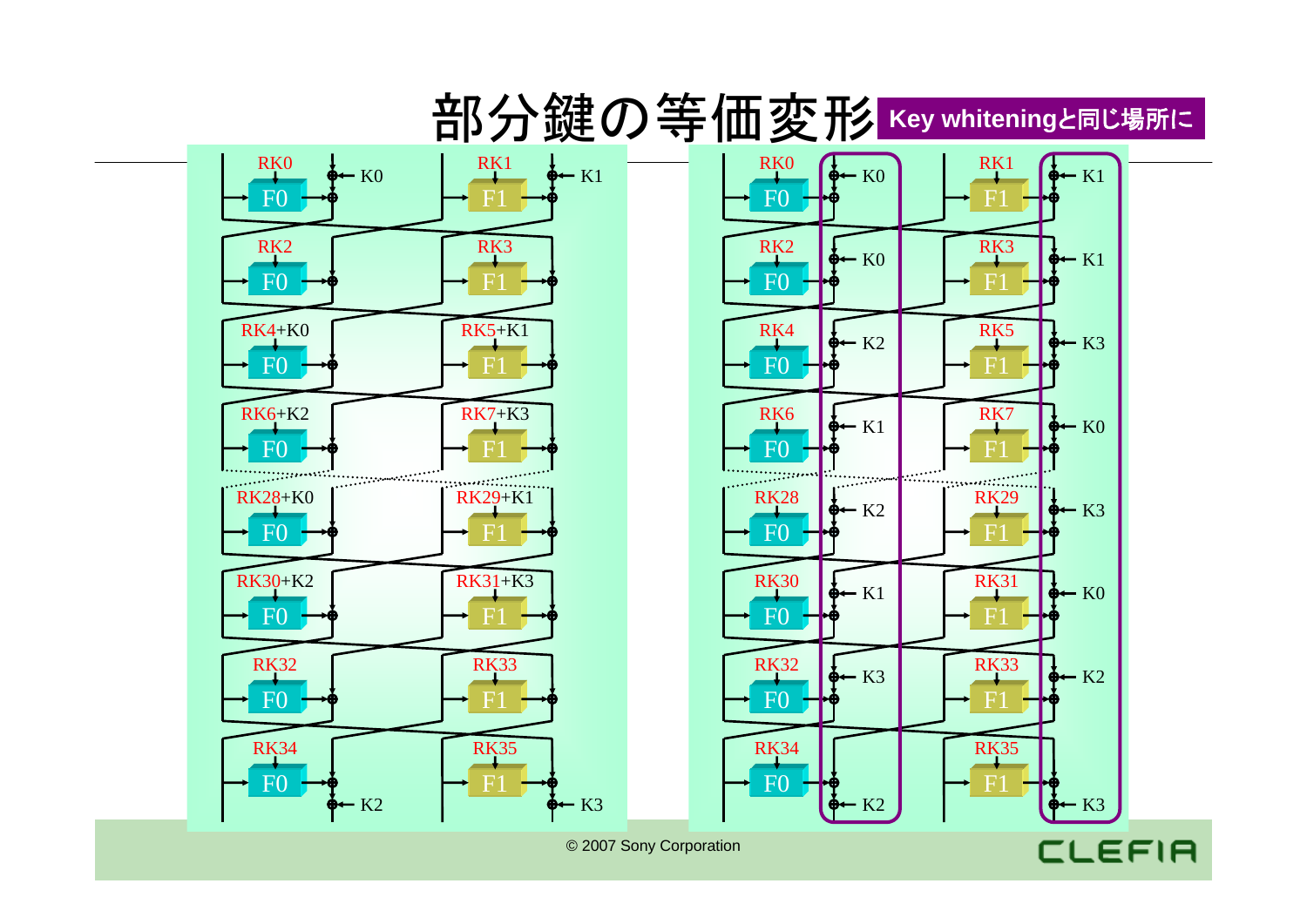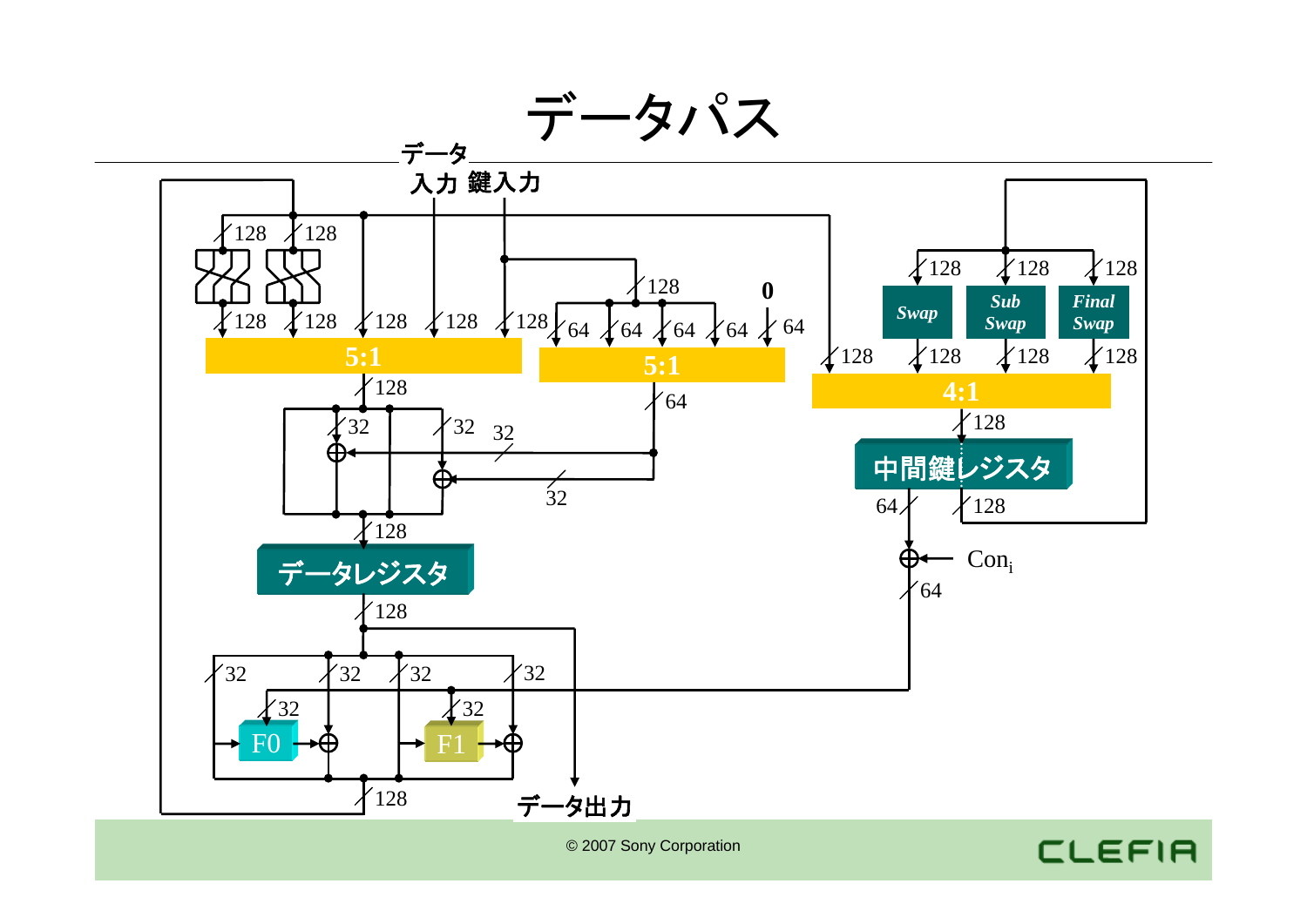# 実装性能評価

| 実装法 | アルゴリズム          | 暗/復号<br>(cycle) | ゲート規模<br>(gate) | 速度<br>(Mbps) | $\overline{ \mathcal{F}-}$ ト効率 $ $<br>(Kbps/gate) |      | プロセス<br>(um) |
|-----|-----------------|-----------------|-----------------|--------------|---------------------------------------------------|------|--------------|
| 高速版 | <b>CLEFIA</b>   | 18              | 5,979           | 1,605.94     | 268.63                                            | 1.98 | 0.09         |
|     | <b>AES</b>      | 11              | 12,454          | 1,691.35     | 135.81                                            | 1    | 0.13         |
|     | <b>Camellia</b> | 22              | 10,993          | 971.29       | 88.36                                             | 0.65 | 0.13         |
| 小型版 | <b>CLEFIA</b>   | 36              | 4,950           | 715.69       | 144.59                                            | 2.51 | 0.09         |
|     | <b>AES</b>      | 54              | 5,398           | 311.09       | 57.63                                             | 1    | 0.13         |
|     | <b>Camellia</b> | 44              | 6,511           | 325.76       | 50.03                                             | 0.87 | 0.13         |

### **CLEFIA**の高いハードウェア実装性能を示している

AES, Camellia: A. Sato, S. Morioka, "Hardware-Focused Performance Comparisons for the Standard Block Ciphers AES, Camellia, and Triple-DES", ISC'03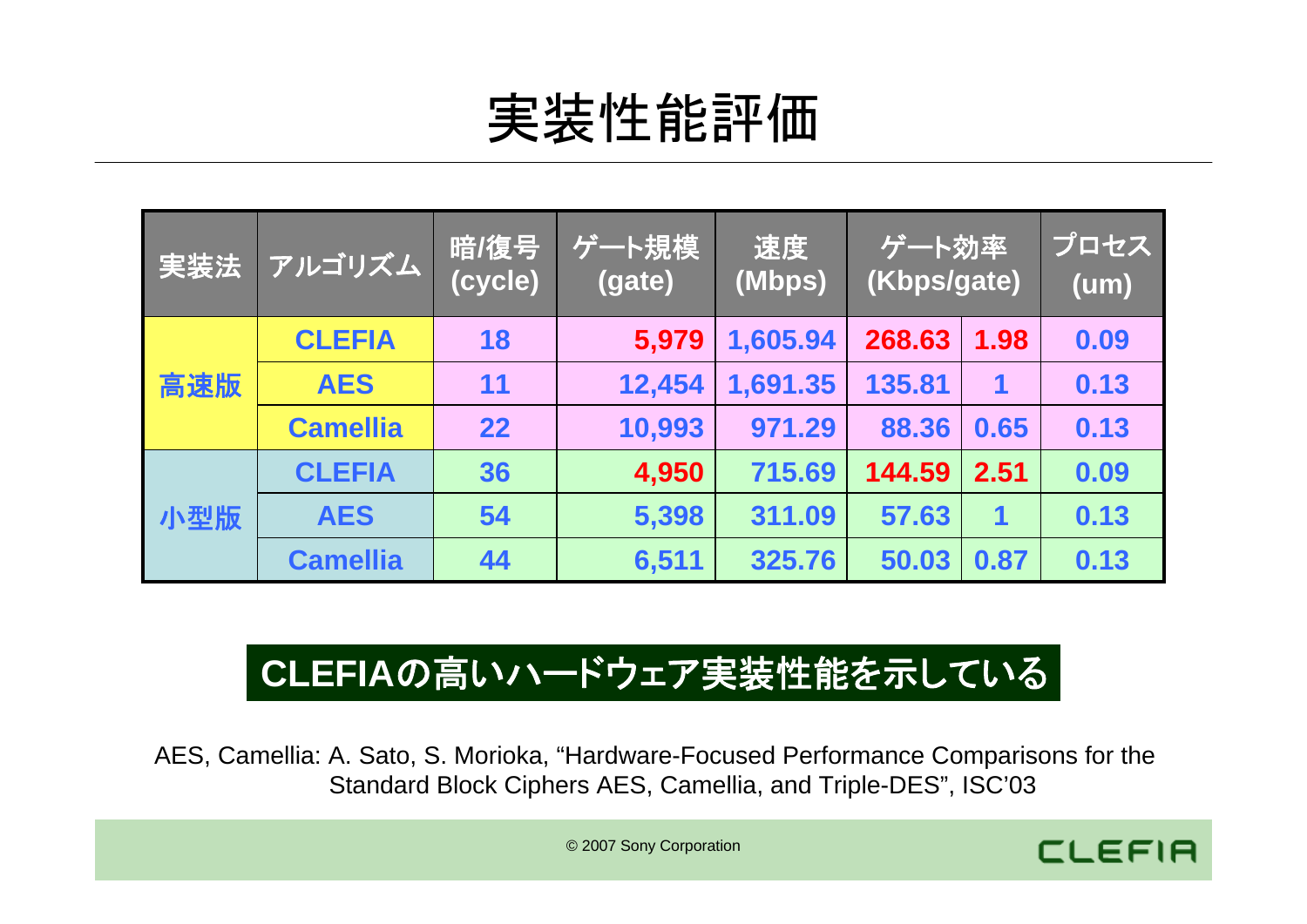まとめ

- • 128ビットブロック暗号 CLEFIAに関する
	- –ハードウェア実装における最適化手法の検討
	- 評価結果の報告
	- を行なった
- • 非常にシンプルかつ効率的にハードウェア実装可能 な構成
- •高いハードウェア実装性能を保持